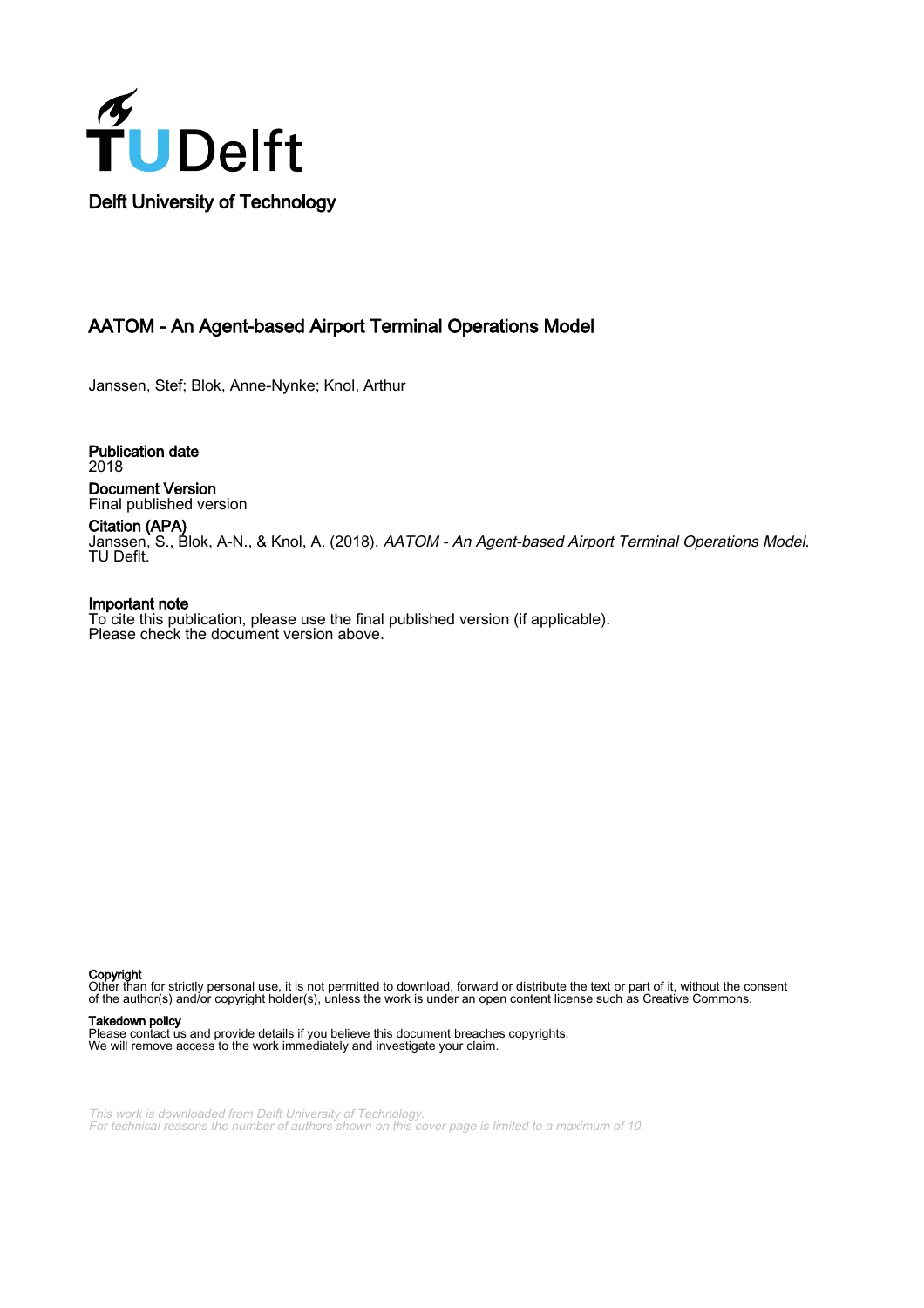## AATOM - An Agent-based Airport Terminal Operations Model

Stef Janssen, Anne-Nynke Blok, Arthur Knol

September 10, 2018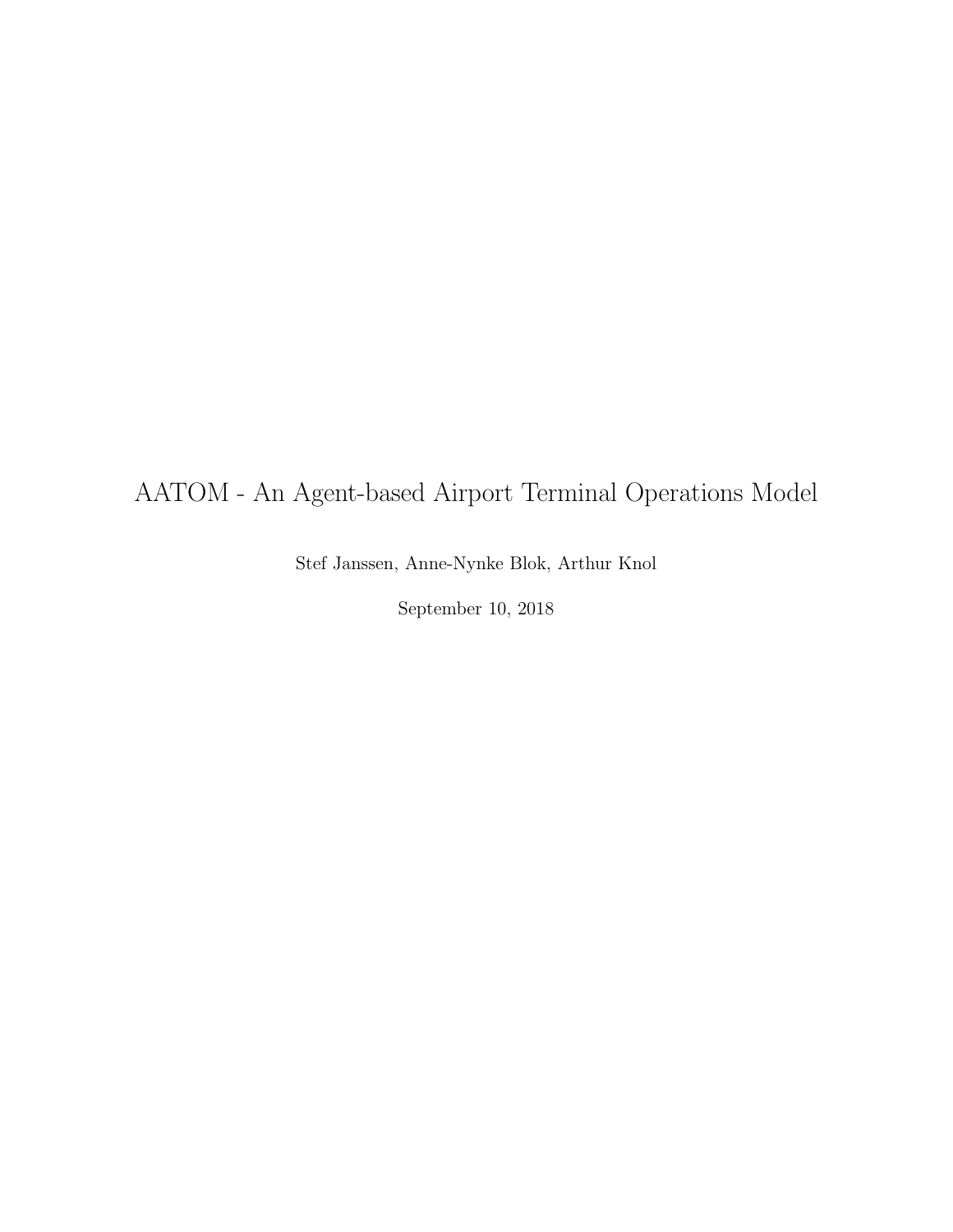# **Contents**

| 1            |                                    | $\bf{3}$<br>Language & Architecture |                  |                |  |
|--------------|------------------------------------|-------------------------------------|------------------|----------------|--|
|              | 1.1                                |                                     |                  | 3              |  |
|              | 1.2                                |                                     |                  | $\overline{4}$ |  |
|              |                                    | 1.2.1                               |                  | $\overline{4}$ |  |
|              |                                    | 1.2.2                               |                  | $\,6$          |  |
|              |                                    | 1.2.3                               |                  | 7              |  |
| $\mathbf{2}$ | <b>AATOM - Baseline Model</b><br>9 |                                     |                  |                |  |
|              | 2.1                                |                                     |                  | 9              |  |
|              |                                    | 2.1.1                               |                  | 9              |  |
|              |                                    | 2.1.2                               |                  | 11             |  |
|              |                                    | 2.1.3                               |                  | 12             |  |
|              | 2.2                                |                                     |                  | 14             |  |
|              |                                    | 2.2.1                               |                  | 15             |  |
|              |                                    | 2.2.2                               |                  | 15             |  |
|              |                                    | 2.2.3                               |                  | 17             |  |
|              |                                    | 2.2.4                               |                  | 19             |  |
|              |                                    | 2.2.5                               |                  | 27             |  |
|              | 2.3                                |                                     |                  | 30             |  |
|              |                                    | 2.3.1                               |                  | 30             |  |
|              |                                    | 2.3.2                               |                  | 30             |  |
|              |                                    | 2.3.3                               |                  | 31             |  |
| 3            | 32<br><b>Input Parameters</b>      |                                     |                  |                |  |
|              | 3.1                                |                                     |                  | 32             |  |
|              |                                    | 3.1.1                               |                  | 32             |  |
|              |                                    | 3.1.2                               |                  | 32             |  |
|              |                                    | 3.1.3                               |                  | 33             |  |
|              | 3.2                                |                                     | Agent Parameters | 33             |  |
|              |                                    | 3.2.1                               |                  | 33             |  |
|              |                                    | 3.2.2                               |                  | 34             |  |
|              | 4 Assumptions                      |                                     |                  |                |  |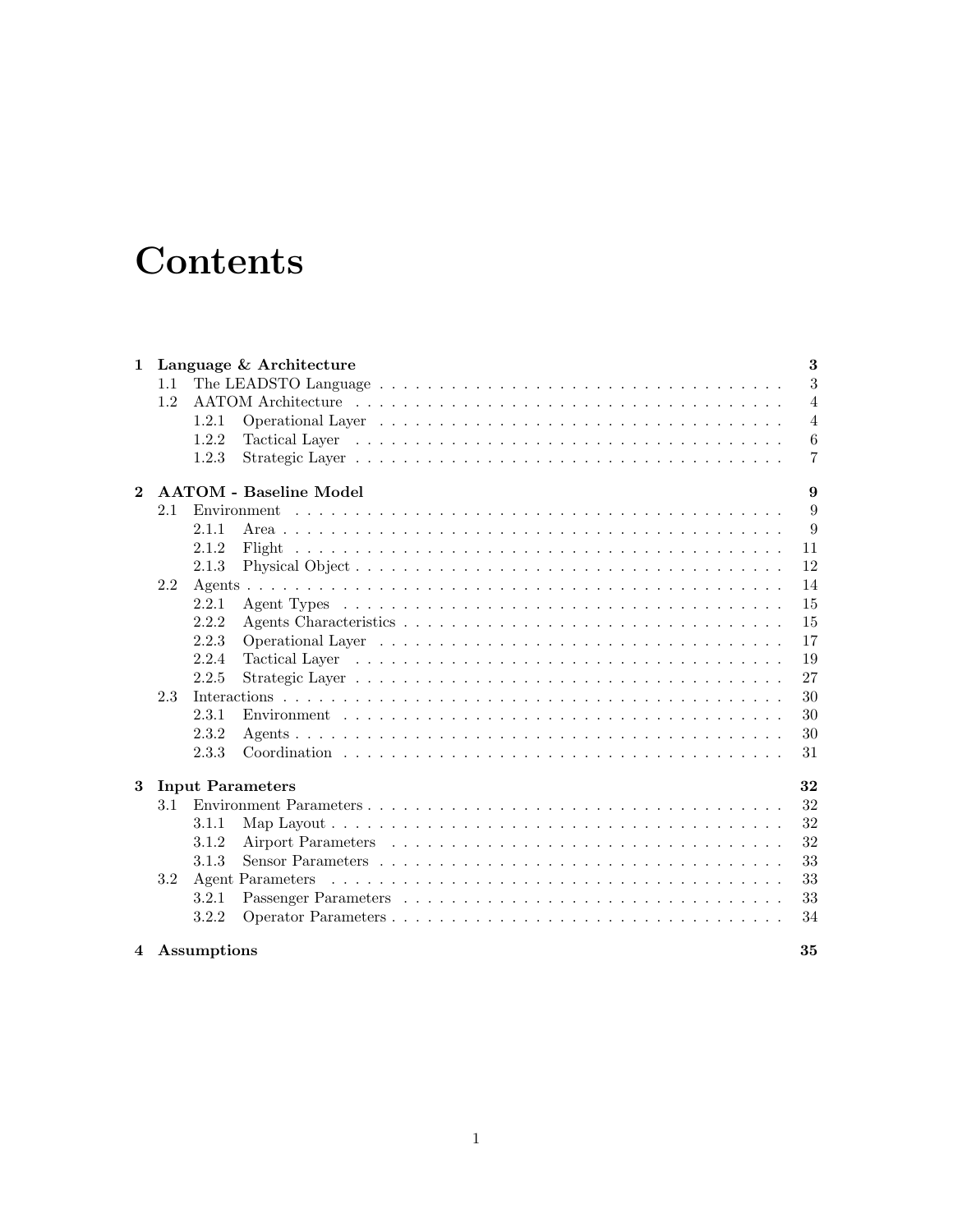# Introduction

In this work, AATOM, a microscopic agent-based model that simulates movement and operations in the airport terminal is presented. Specifically, the model includes the main handling processes required for outbound passengers namely, check-in, security and border control. Furthermore, basic facilities for discretionary activities are modelled namely, bathrooms, restaurants and shops. The model has an accompanying architecture, the AATOM architecture that is described in this work as well. The objective of the model is to serve as a basis for several studies in the area of airport terminal operations. It will be used to investigate properties in the fields of security, efficiency, resilience and possibly other fields like safety, and it will be used to investigate the relationship between any of these areas.

AATOM is developed following an agent-based modelling approach. First, the language and architecture of this work are introduced in Chapter 1. Then, a baseline model is introduced in Chapter 2. The environment of the model is discussed in Section 2.1. The agents are the entities that function autonomously in this environment, and they are discussed in Section 2.2. Interactions between the different aspects of the model are described in Section 2.3. Finally, the input parameters necessary for this model are described in Chapter 3 and a list of assumptions is presented in Chapter 4.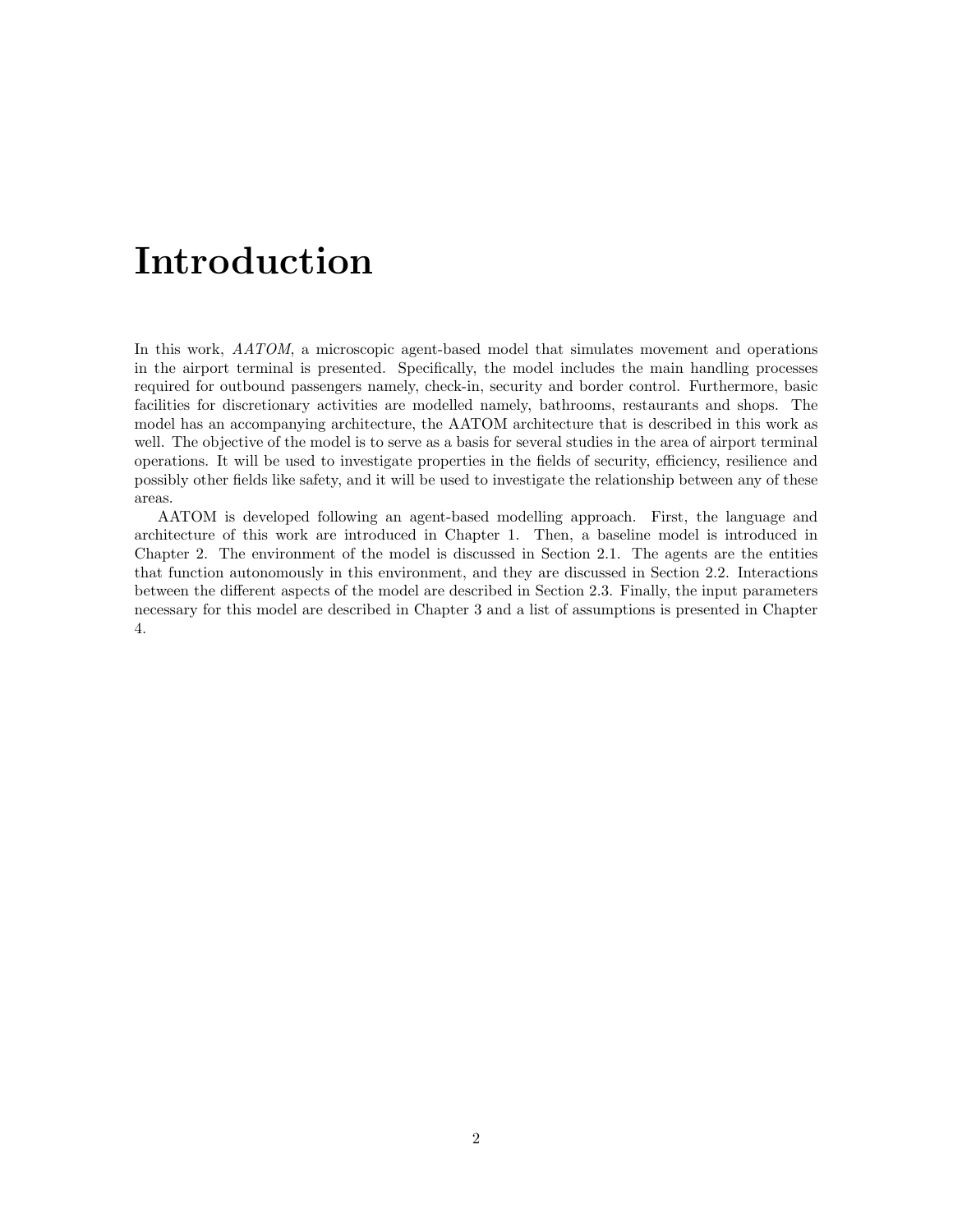## Chapter 1

## Language & Architecture

This chapter describes the modelling language and architecture of AATOM. The order-sorted predicate logic-based language called LEADSTO is used [2]. This language allows both discrete and continuous modelling of a system at different aggregation levels. Furthermore, one can express both qualitative and quantitative aspects of a system using LEADSTO. The LEADSTO language is outlined in Section 1.1. The AATOM architecture specifies different modules that are responsible for the functioning of the human agents. These are explained in more detail in Section 1.2.

## 1.1 The LEADSTO Language

Dynamics in LEADSTO are represented as evolution of states over time. A state is characterized by a set of properties that do or do not hold at a certain point in time. To specify state properties for system components, ontologies are used that are defined by a number of sorts, sorted constants, variables, functions and predicates (i.e., a signature). For every system component  $A$ , a number of ontologies can be distinguished: the ontologies  $IntOnt(A)$ ,  $InOnt(A)$ ,  $OutOnt(A)$ , and  $ExtOnt(A)$  are used to express respectively internal, input, output and external state properties of the component A. For a given ontology *Ont*, the propositional language signature consisting of all state ground atoms based on Ont is denoted by  $APROP(Ont)$ . State properties are specified based on such ontology by propositions. Propositions are formed, combining ground atoms by logical operators such as conjunction, negation, disjunction, and implication. Input ontologies contain elements for describing perceptions of an agent from the external world, such as the observed function *obs:*  $IntOnt(A) \rightarrow$  $APROP(IntOnt(A)).$  Output ontologies describe actions and communications of agents. To this end, the function performed:  $ACTION \rightarrow APROP(OutOnt(A))$  is introduced. Then, a state S is an indication of which atomic state properties are true and which are false: S:  $APROP(Ont) \rightarrow$  ${true, false}.$ 



Figure 1.1: Timing relationships for LEADSTO expressions.

LEADSTO enables modeling of direct temporal dependencies between two state properties in successive states, also called dynamic properties. A specification of dynamic properties in LEADSTO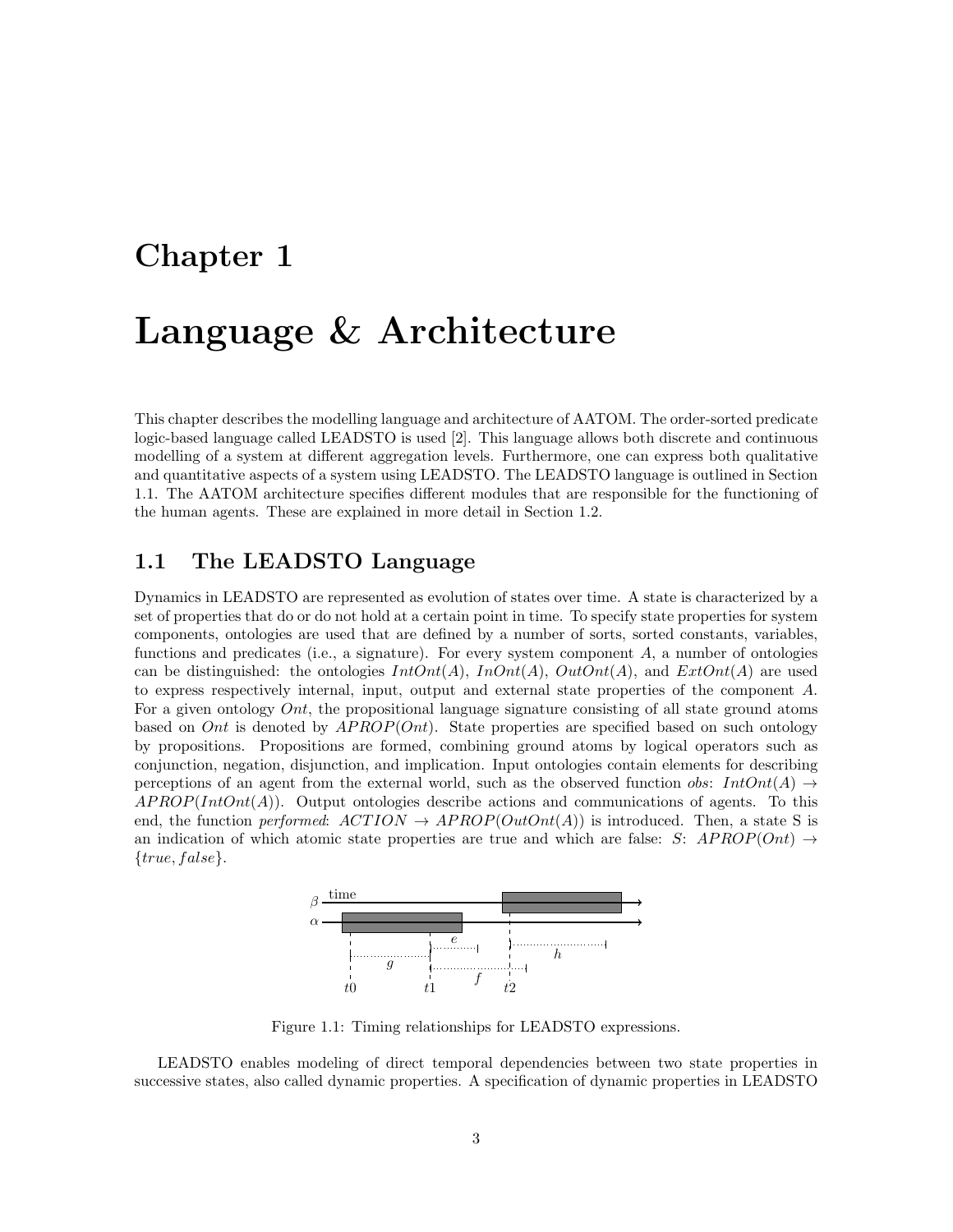is executable and can be depicted graphically. The format is defined as follows. Let  $\alpha$ 1 and  $\alpha$ 2 be state properties of the form conjunction of atoms or negations of atoms, and  $e, f, g, h$  non-negative real numbers. In the LEADSTO language the notation  $\alpha_1 \rightarrow e, f, g, h \alpha_2$  means: if state property  $\alpha_1$  holds for a certain time interval with duration g, then after some delay (between e and f) state property  $\alpha$ ? will hold for a certain time interval of length  $h$  (Fig. 1.1). To indicate the type of a state property in a LEADSTO property we shall use prefixes  $internal(c)$ ,  $input(c)$ ,  $output(c)$  and  $external(c)$ , where c is the name of a component. Consider an example dynamic property:

> $input(\mathbf{A})|obs(arrest\_fail) \rightarrow_{0,0,1,1}$  $output(\mathbf{A})|performed(detonate())$

Informally, this example expresses that if agent A observes a failed arrest during some time unit, then A will detonate an IED in the following time unit. Next, a trace or trajectory  $\gamma$  over a state ontology Ont is a time-indexed sequence of states over Ont (where the time frame is formalized by real numbers). A LEADSTO expression  $\alpha_1 \rightarrow e, f, g, h \alpha_2$ , holds for a trace  $\gamma$  if:

$$
\forall t1[\forall t[t1 - g \le t < t1 \Rightarrow \alpha 1 \text{ holds in } \gamma \text{ at time } t]
$$
\n
$$
\Rightarrow \exists d[e \le d \le f \& \forall t'[t1 + d \le t' \le t1 + d + h]
$$
\n
$$
\Rightarrow \alpha 2 \text{ holds in } \gamma \text{ at time } t']
$$

More details on the semantics of the LEADSTO language can be found in [2].

## 1.2 AATOM Architecture

As human agents are central in an airport terminal, an architecture used to specify agents is specified in this work. The AATOM architecture is structured in three layers, based on the work of Blumberg [1], Hoogendoorn [6] and Reynolds [7]. In this architecture three levels of abstraction are distinguished namely, the operational layer, the tactical layer and the strategical layer. An overview of the architecture is presented in Figure 1.2.

The top layer, called the *strategic layer*, is responsible for determination of goals, for updating the belief module and for reasoning. Reasoning includes analysis, planning and decision-making. The middle layer, called the tactical layer, is responsible for actuation of activities. It is also responsible for route navigation in the environment, the interpretation of observations and maintaining a lower level belief. The belief modules in the strategic and tactical layer exchange information with each other. The operational layer is responsible for interaction with the environment and other agents. Here, input is generated by sensory information an agent can observe. The output is defined as actions an agent can execute. The actions are generated based on input from the tactical layer.

Each of the different layers contain several modules that are responsible for specific tasks. In the architecture, the following main sequence of operations is followed: *observation*  $\rightarrow$  perception  $\rightarrow$ interpretation  $\rightarrow$  reasoning  $\rightarrow$  activity control  $\rightarrow$  actuation  $\rightarrow$  action. This reflects many of the processes discussed by Sun in his extensive analysis on cognitive architectures [8]. The different layers and modules are explained in the remainder of this chapter.

#### 1.2.1 Operational Layer

The operational layer is the lowest layer of the architecture and is responsible for low level interactions with the environment and other agents. It contains two modules: the perception module and the actuation module. Both modules are discussed in more detail below.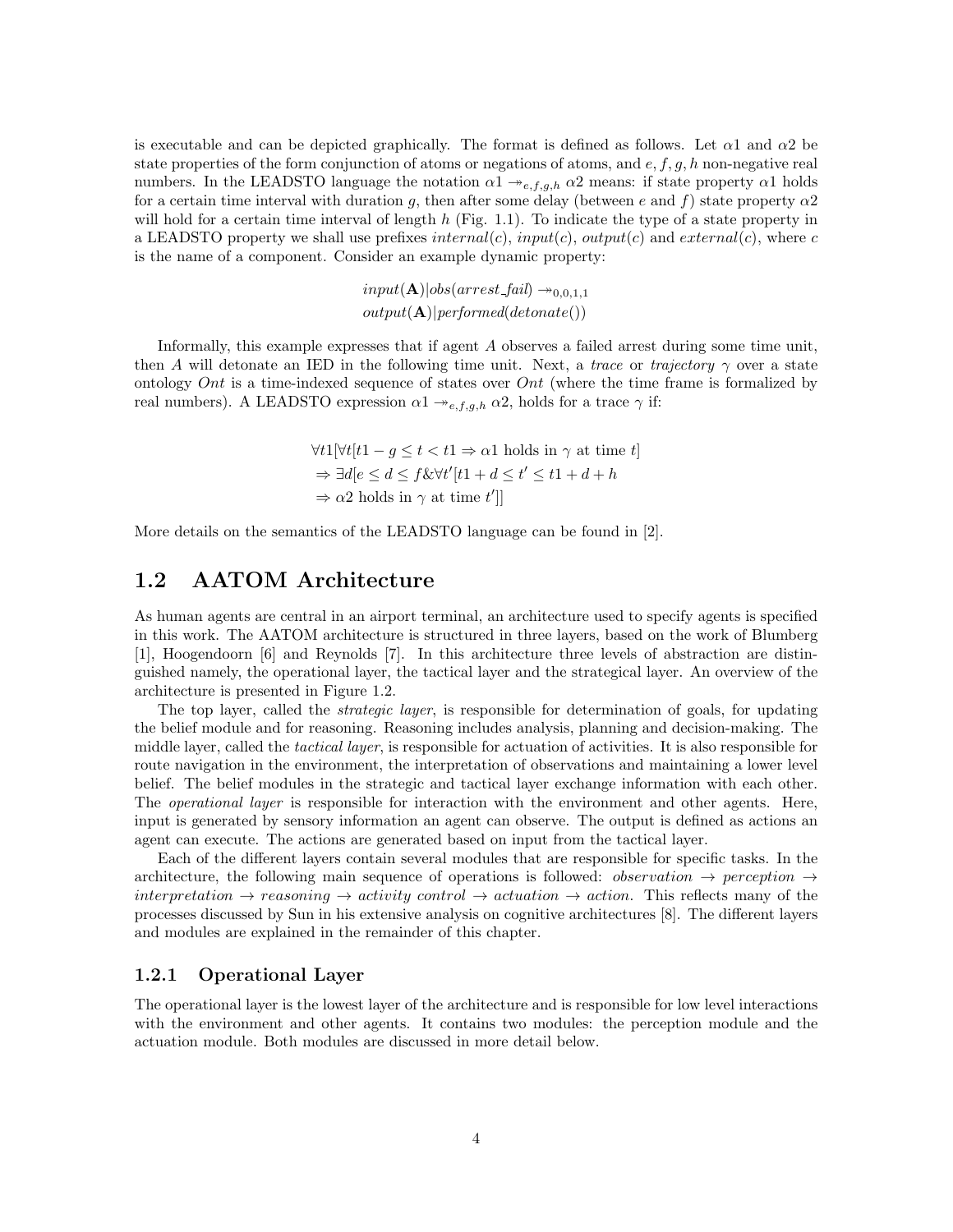

Figure 1.2: The AATOM architecture.

#### Perception Module

The perception module is responsible for perceiving information from the environment or other agents. Observations of this module are further processed by the interpretation and belief module, after which other modules can access the observations. Observations for all agents are described using the following function.

#### $input(A)|obs(observation\_object)$

Where *observation\_object* represents the object that an agent observed, and *obs* is short for observed. The function maps specific observation objects to a Boolean value that indicates that the specific object has been observed or not. The observations that the agents can perform are specific to agent types and are discussed in the baseline model description in Chapter 2.

#### Actuation Module

The actuation module is responsible performing actions of an agent in the environment. It receives instructions from the activity module and the navigation module in the tactical layer. Within the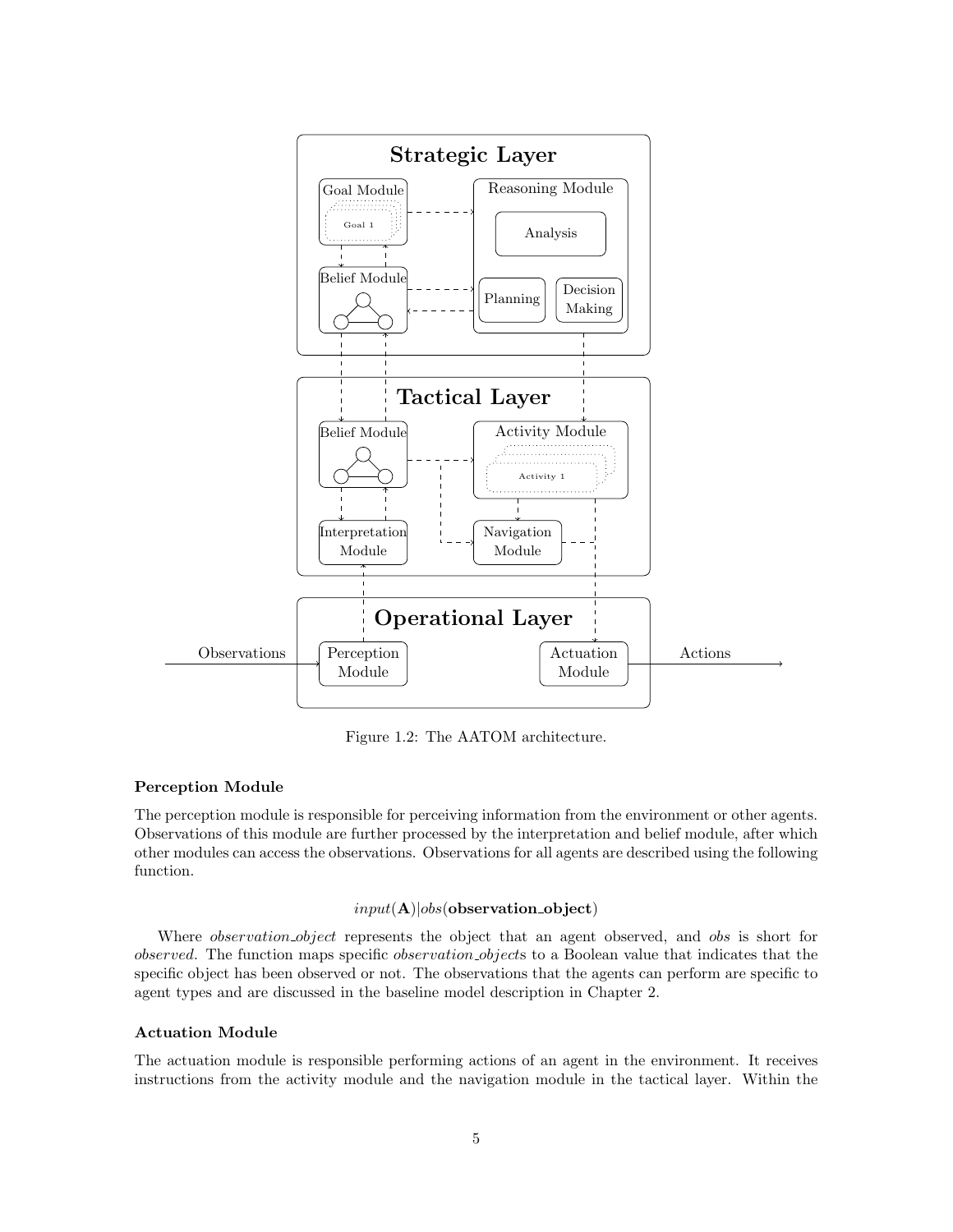actuation module, for instance the walking behaviour of human agents is modelled. Other actions, like communication with other agents, are also executed in the actuation module. Actions can be in any of the following three states: not started, in progress and has finished, denoted as follows.

#### $output(A)|action\_state(action\_type())$

Where  $action_type()$  represents the action that an agent can perform. Actions that have been performed (i.e. are in the has finished state) can also be indicated using the following function.

#### $output(A)|performed(\textbf{action\_type}))$

Where *per formed* states that the action has been performed. The function maps specific actions to a Boolean value that indicates that the specific action has been performed or not. The actions that the agents can perform are specific to agent types.

All human agents can communicate using a communication action. A communication is directed to another agent, has a specific type, *comm\_type*, and a related parameter, *comm\_parameter*. This is denoted as follows.

#### $communicate$ ( $agent, comm\_type, comm\_parameter)$

#### 1.2.2 Tactical Layer

The tactical layer is responsible for the interpretation of observations which will update the belief of the agent. Furthermore, the tactical layer is responsible for preparation of actions by executing activities. The tactical layer also determines collision-free routes to target locations. The interpretation module, activity module and navigation module are described in detail below.

#### Interpretation Module

The interpretation module is responsible for the interpretation of observations made by the agent. It receives its input from the perception module and in cooperation with the belief module an interpretation of the observation is generated. When the interpretation is made the belief module is updated. An interpretation in this work follows the structure described below.

#### $internal(\mathbf{A})| int(\text{interpretation\_object})$

Where *interpretation object* is the type of interpretation that an agent has made, and *int* is short for *interpreted*. Often, the interpretation module is just an intermediate module that transfers information from the perception module to the belief module. In other cases, lower level observations and information in the belief module are combined into more advanced interpretations. An example of such an interpretation is the stuck interpretation, in which an agent determines if it is stuck in a location or not.

#### Belief Module

The belief module is responsible for maintaining the belief of the agent. Belief is represented as a 4-tuple, outlined below.

$$
Belief = \left(\begin{array}{c} Characteristics \\ Interpretations \\ Activity & Action State \\ Plan \end{array}\right)
$$

Characteristics of an agent are saved in the belief module. The interpretations refer to the interpretations the agent made. When an agent interprets something different from its current belief, the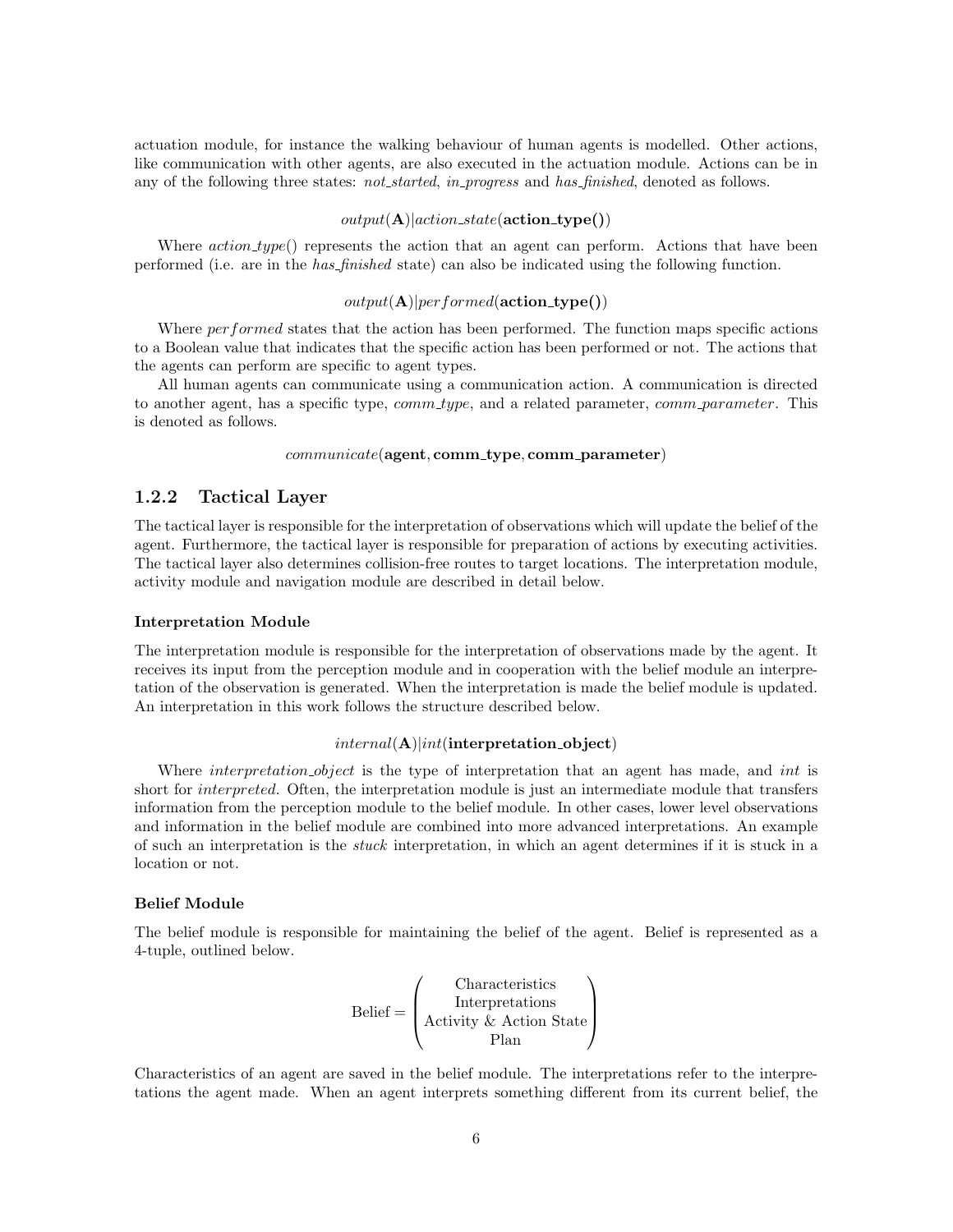belief is updated. The activity & action state is a vector of activity-state pairs and action-state pairs, containing all activities and actions the agent can execute and their corresponding states. When the status of any activity or action changes, the activity-state pair or action-state pair is updated. Finally, the plan is updated in the belief module whenever the plan is generated and/or changed in the planning module. The belief module in the tactical layer automatically exchanges its belief with the belief module in the strategic layer.

Other modules present in the architecture, like navigation and reasoning, can access the belief maintained in the belief module such that they can function properly.

#### Activity Module

The activity module is responsible for executing activities based on input from the reasoning module in the the strategic layer and the belief module in the tactical layer. Activities are defined to be executable by agents and form a central concept in this architecture. An activity has an *activity area* that corresponds to an area in which the activity is executed. In these areas the corresponding activities can be executed. The activity area is denoted as follows.

#### $internal(\mathbf{A})|activity \_area(\textbf{activity})$

Similar to actions, activities can be in any of the following three states: *not\_started, in\_progress* and has finished, denoted as follows.

#### $internal(\mathbf{A})|activity\_state(\mathbf{activity})$

The activity state is saved in the agent's belief module and can be accessed at any moment in time.

#### Navigation Module

Navigation of a human agent is performed in the navigation module. The navigation module determines a collision free path towards some area. A collision free path is defined to be a path that avoids all physical objects that have the blocking property. Other passengers are not defined as physical objects and are not taken into account when calculating the path. A path is represented as a sequence of location points and saved in the path variable. The function end location (path) returns the last location point in the path.

The navigation requires input from the belief module (see Section 2.2.5) to access observations in the environment and the activity module (see Section 2.2.4) to determine the target area. Algorithms like the A\* path finding algorithm [3] and the Jump Point Search algorithm [4] can be used for calculating the path.

### 1.2.3 Strategic Layer

The strategic layer is responsible for both the determination of goals, reasoning and maintaining and updating a belief.

#### Belief Module

The belief module in the strategic layer works the same as the belief module in the tactical layer. It exchanges information with the reasoning module and the goal module and exchanges its belief with the belief module in the tactical layer.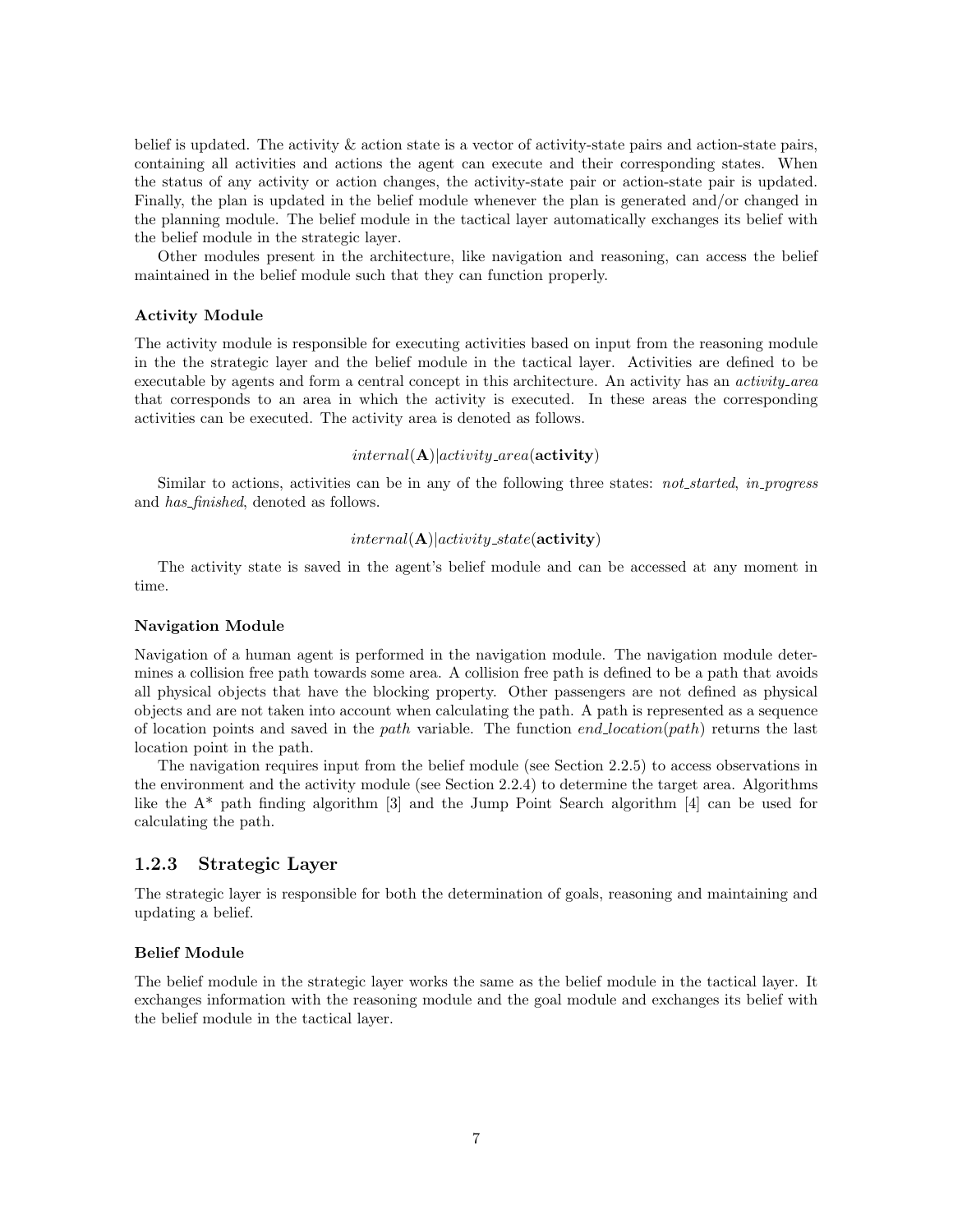#### Goal Module

The goals module is responsible for the managing of the agent's goals. A goal can be in the following states: *not\_completed, failed* and *succeeded*, denoted as follows.

#### $internal(\mathbf{A})| goal\_state(\mathbf{goal})$

All goals start in the *not-completed* state. If at any time  $t$  all conditions of a goal are met, the goal state changes to *succeeded*. If at any time  $t$  the goal conditions cannot be met anymore, the goal states changes to *failed*. The two types of transitions of goal states from the *not-completed* state to the succeeded state are specified below. The transitions to the failed state follow a similar pattern, but occur when the succeeded state cannot be reached anymore.

 $internal(A)|goal\_state(goa) = not\_completed \wedge activity\_state(some\_activity) = has\_finshed$ &  $external(A)|t < t_{goal} \rightarrow_{0,0,1,1} internal(A)|goal\_state(goa) = succeeded$ 

 $internal(A)|goal\_state(goa) = not\_completed \wedge activity\_state(some\_activity) = has\_finshed$  $\wedge$  activity\_state(other\_activity)  $\neq$  has\_finished  $\rightarrow_{0,0,1,1}$  internal(A)|goal\_state(goal) = succeeded

These goal conditions of an agent represent that the wants to finish a specific activity before a certain time or before another activity has finished. For instance, a departing passenger wants to finish its gate activity before the time of its flight. A departing passenger also wants to finish its check-in activity before its security activity is finished.

The goals of an agent can depend on the *needs*, *values* and *motives* that are specific for an agent type.

#### Reasoning Module

The reasoning module is responsible for the reasoning processes of an agent. It contains three modules: planning, analysis and decision making. The analysis module is responsible for the analysis of the current state of the agent. If this module determines the need for an updated plan or a decision, it communicates this to the respective modules.

Planning Module In the planning module, a plan is generated based on the goals of an agent. A plan is an ordered sequence of activities. The planning module aims to define a plan that satisfies as many of the goals of the agent as possible. A plan is generated at the moment there are no more activities left in the plan.

## $interval(A)|empty(plan) \rightarrow_{0,0,1,1} internal(A)|\neg empty(plan)$

Where the *empty* function is a Boolean function that determines if a sequence contains information or not. While currently no times are related to each element of a plan are present, this can easily be extended in future versions of AATOM. The next activity function returns if a specified activity is the next activity in the plan, denoted as follows.

#### $internal(\mathbf{A})|next\_activity(\mathbf{activity})$

Decision Making Module The decision making module is used to make decisions that are not covered by the other modules. For instance, while the planning module determines which activities need to be performed at what time, there can still some freedom in choosing the location. An airport can have two security areas and multiple queue areas within a check-in area. The decision making module determines which area is chosen to execute the activity.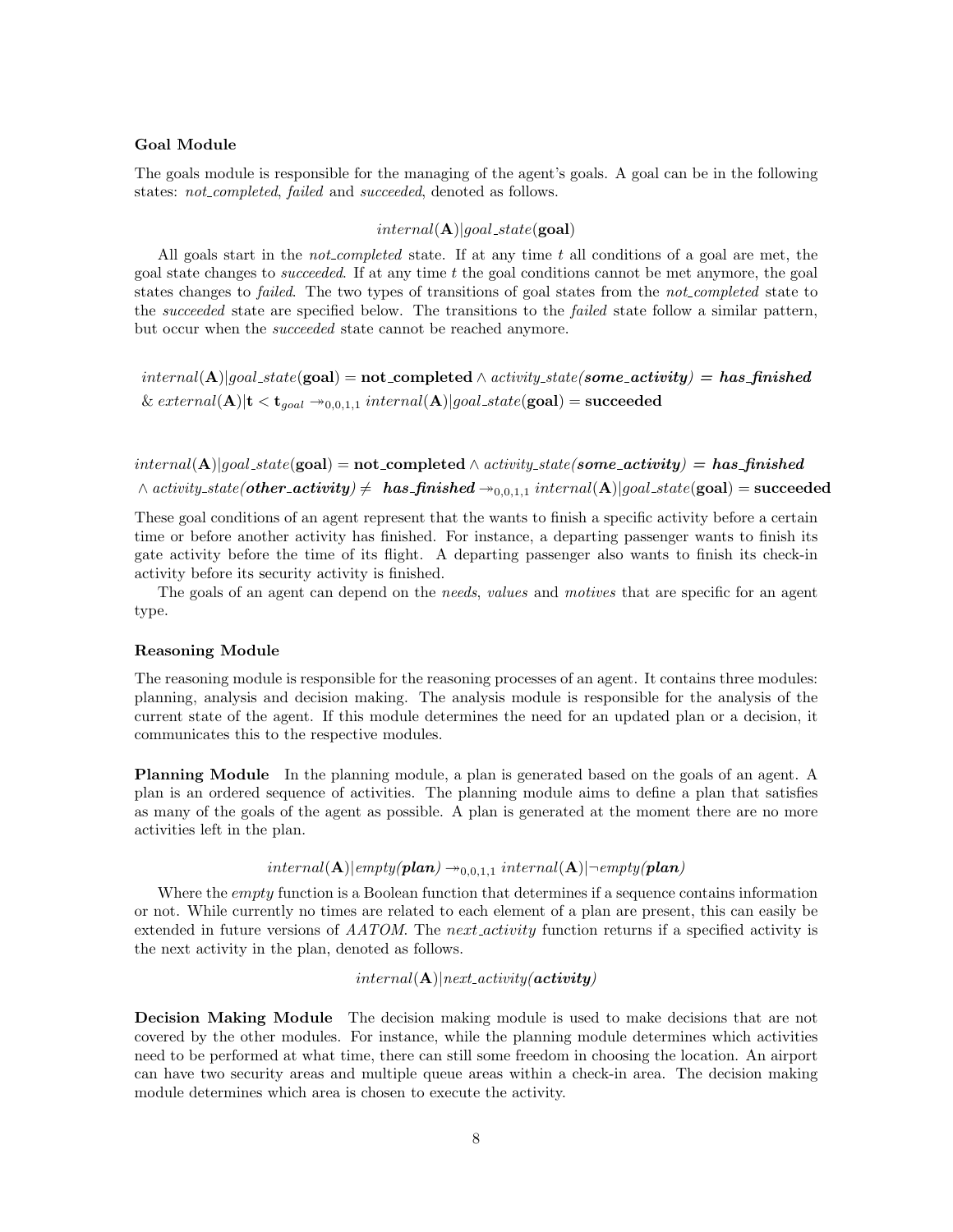## Chapter 2

## AATOM - Baseline Model

The AATOM baseline model is presented in this chapter. The chapter consists of three parts: environment, agents and interactions. First, the different environment objects are described in Section 2.1. Then, the agents and their characteristics are described in Section 2.2. Finally, the interactions betweeen agents and between agents and the environment are discussed in Section 2.3.

## 2.1 Environment

The environment of this model is specified to be an airport terminal. In this chapter, the set of environment objects that form the environment is described. Three base environment objects are defined: Area, Flight and Physical Object. Some of these base components have a set of subcomponents, more specific instances of the corresponding base component. A hierarchical visualization of the environment is shown in Figure 2.1. The different components of the environment are specified below.

Env. Object Physical Object Flight Area

Figure 2.1: The hierarchy of environment objects.

An important concept used throughout the work, is that of a *location point*. A location point is defined to be a 2 dimensional vector that contains a real valued x and y value. Location points are used throughout the model to specify locations of agents and environment objects.

#### 2.1.1 Area

An area is defined to be a shape that is accessible to all (human) agents. An area is a two dimensional polygon that is bounded by a sequence of location points C. Different types of areas can overlap or even completely be contained in other areas. A total of 10 different areas are defined. Each of these different areas form a direct subcomponent of the component area. A Boolean function *in area* is defined to determine if a location point is in an area.

#### $in\_area$ (location\_point, area)

Some areas are defined to be within another area. This spatial relation between area objects can be found in Figure 2.2. Each of the different types of areas that are defined are discussed below.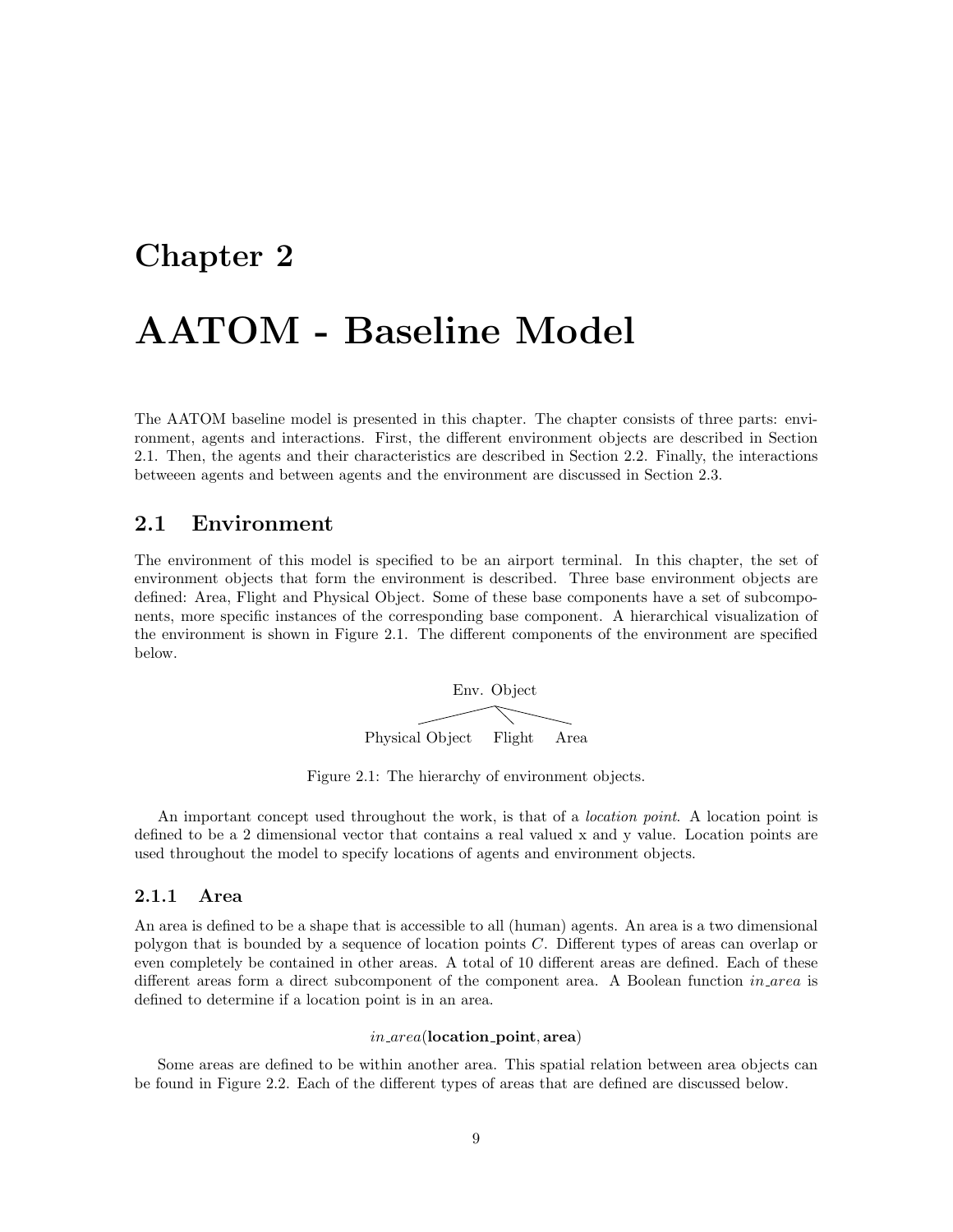

Figure 2.2: The different area objects and their relative locations. An arrow pointing from one area to another implies that the second area is located within the first area. If multiple arrows point to an area, this means that that area is located in any of the areas that have an arrow pointing towards that area.

#### Open Area

The open area is accessible for all (human) agents. This area is sometimes referred to as the nonsterile area or landside area. The open area contains physical objects and other areas. It contains at least one entrance area and a check-in area. It further contains at least one checkpoint area and can contain facility areas.

#### Entrance Area

The entrance area is the area in which passengers enter or leave the airport terminal. In this area, passenger agents with a departure flight are generated and passenger agents with an arrival flight are removed. It is a representation of the connection between the outside world and the open area of the airport terminal.

#### Check-in Area

The check-in area is the area in which the process of checking in takes place. The area contains desks (see Section 2.1.3) and can contain a queue area.

#### Queue Area

A queue area is a designated area for queuing. It is separated by queue separators and is used as an area in which passengers wait to be served elsewhere. It can be contained in check-in, checkpoint and border control areas.

#### Facility Areas

There are multiple types of facility areas and they can be located throughout the airport, both in the open and in the secure area. The type of facility areas that are distinguished are shops, restaurants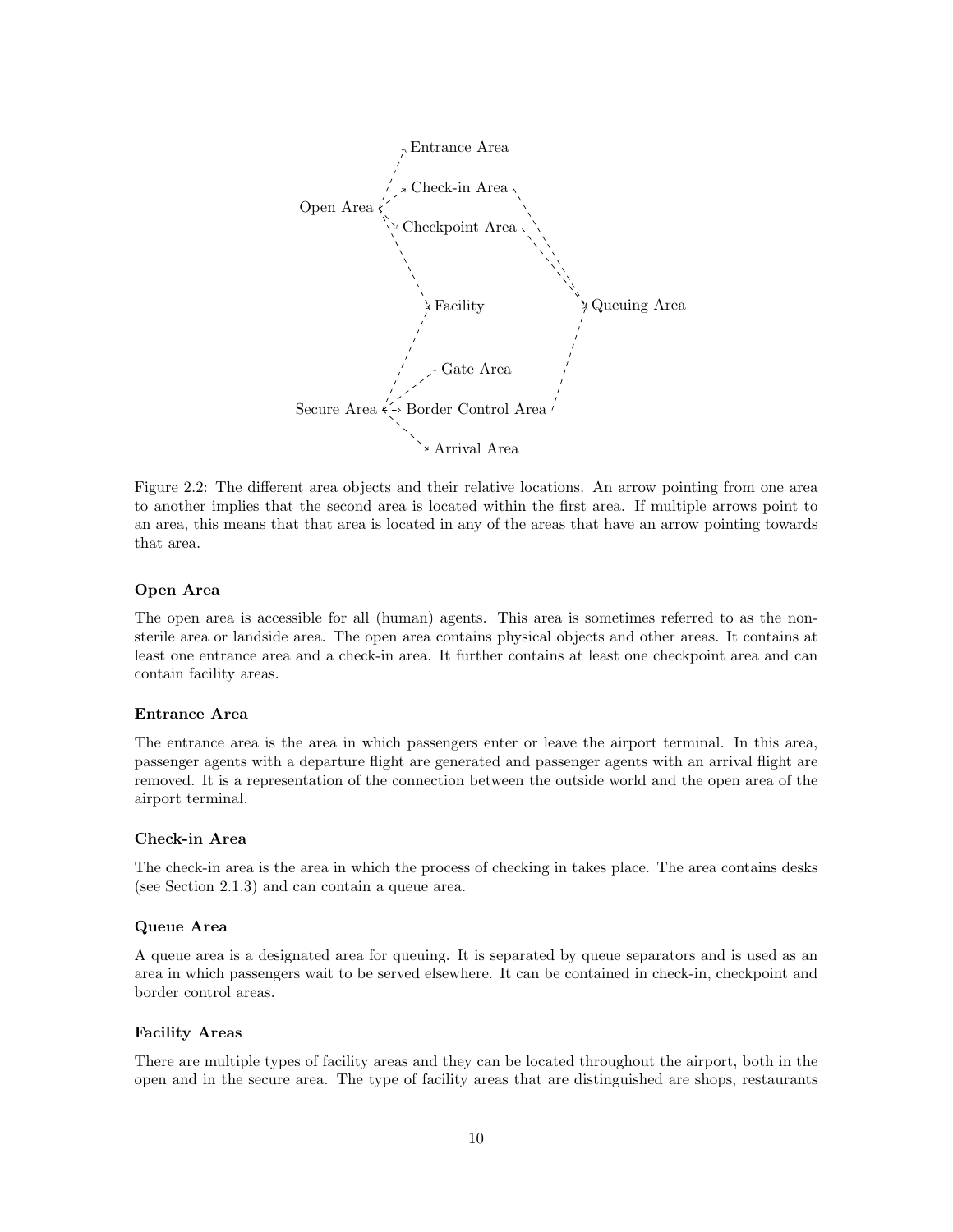and bathrooms.

#### Checkpoint Area

The checkpoint area is the area that forms the boundary between the open and secure area. It consists of a queue area and checkpoint lanes.

Checkpoint lanes contain the physical infrastructure to scan passengers. One checkpoint lane consist of an X-Ray sensor that is surrounded by belts that move luggage of passengers. Furthermore, a Walk Through Metal Detector (WTMD) is present at the checkpoint lanes. Finally, an Explosive Trace Detector (ETD) is present as well. Each of these sensors is discussed in more detail in Section 2.1.3.

#### Secure Area

The secure area (sometimes airside area or sterile area) is only accessible for human agents that have passed the checkpoint area without being stopped by any of the security operators. The secure area contains different areas: border control area, gate area and arrival gate area. These are described in more detail below. The secure area can also contain facility areas.

#### Border Control Area

A border control area is the area in which border control takes place. The border control area is located in front of a gate area, or after the arrival area. This area consists of desks that are manned by security operators.

#### Gate Area

A gate area is an area in which passengers will be removed from the airport terminal at the departure time of the flight (see Section 2.1.2). A gate area can contain seats (see Section 2.1.3).

#### Arrival Area

The arrival area is located in the secure area. It is the area in which passenger with arrival flights are generated based on the arrival time of their flight.

#### 2.1.2 Flight

A flight is defined to be an abstract concept with the following property vector.

Property Vector Flight = 
$$
\begin{pmatrix} \text{Flight type} & i \\ \text{Time} & t \end{pmatrix}
$$

• Flight type  $(i)$ 

– A flight is either an arrival or departure flight, represented as a Boolean variable.

- Time  $(t)$ 
	- The time the flight arrives or departs.

Apart from the properties described above, a flight can also exhibit the following relations.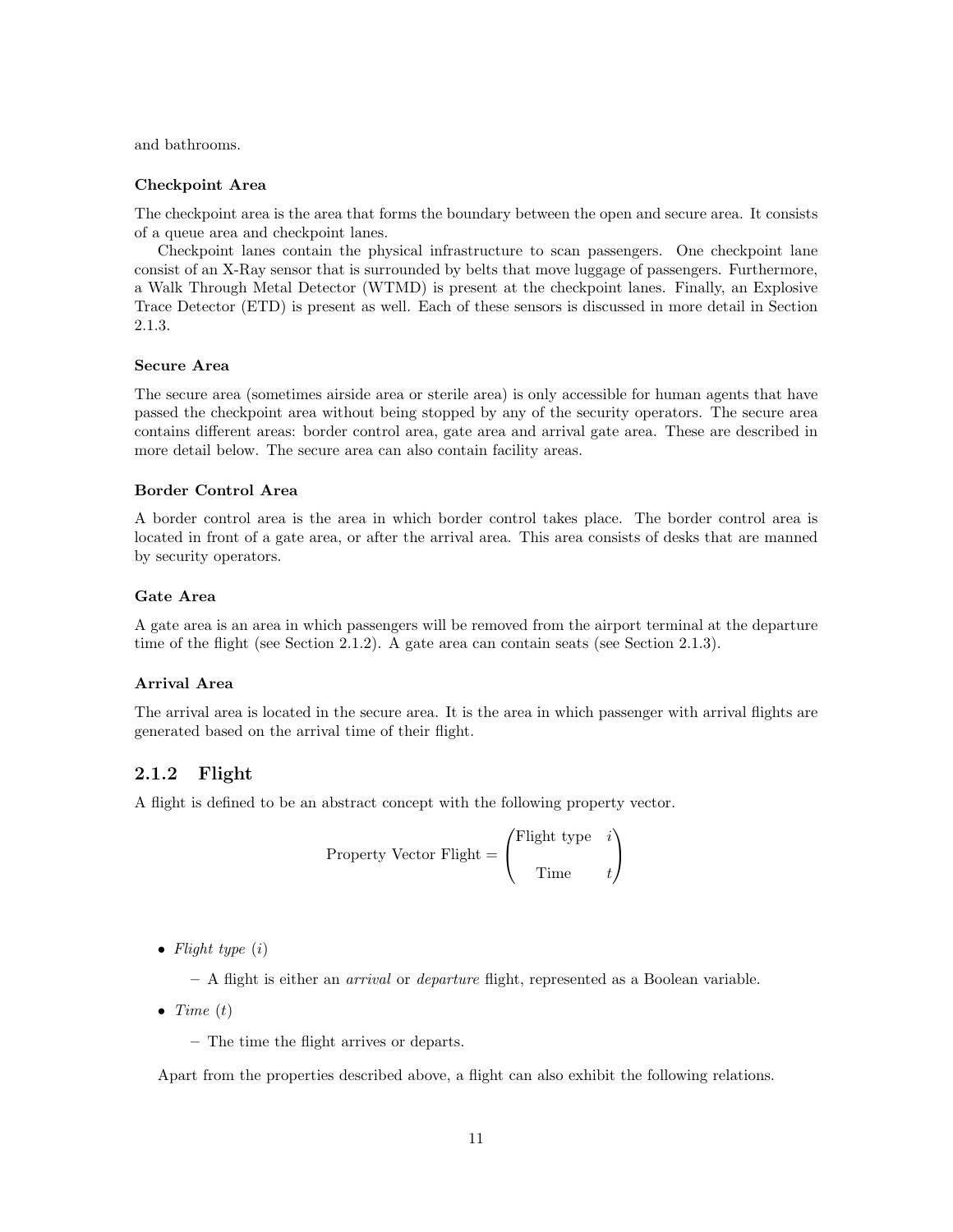- has  $gate(flight, gate\_area)$ 
	- The gate area that is associated with the flight. Only one gate area can be assigned to a flight.
- has  $desk(flight, desk)$ 
	- The check-in desks that are associated with the flight. A flight can have any number of desks.
- is\_flown\_by(flight, passenger)
	- A flight can be flown by a passenger. A flight can have any number of relations of this type.
- has checked in (flight, passenger).
	- $A$  flight can have a passenger that is checked in. This relation can only hold if is. flown by (flight, passenger) also holds. A flight can have at most as many relations of this type as the number of relations that exist for is  $flown_by(flight, passenger)$  defined above.
- is managed by (flight, operator).
	- A flight is managed by some check-in operator. A flight can have any number of relations of this type.

### 2.1.3 Physical Object

A physical object is an environment object that has a physical representation in the environment. A physical object has a sequence of location points that bounds its location. A physical object is characterized by three properties.

Property Vector Physical Object = 
$$
\begin{pmatrix}\n\text{Transporty } p \\
\text{Blocking } b \\
\text{Sensor}\n\end{pmatrix}
$$

- Transparency  $(p)$ 
	- Boolean value that indicates if the physical object blocks the observation of a sensor (both the sensor of an agent and environment sensors).
- Blocking  $(b)$ 
	- Boolean value that indicates if the physical object allows the position of any other blocking object or agent to be the same.
- Sensor  $(s)$ 
	- Boolean value that indicates if the physical object is a sensor. Sensors are described in more detail in Section 2.1.3.

The different types of physical objects that are defined in the model are discussed below. If a physical object property is not explicitly mentioned, it is assumed it does not possess that property.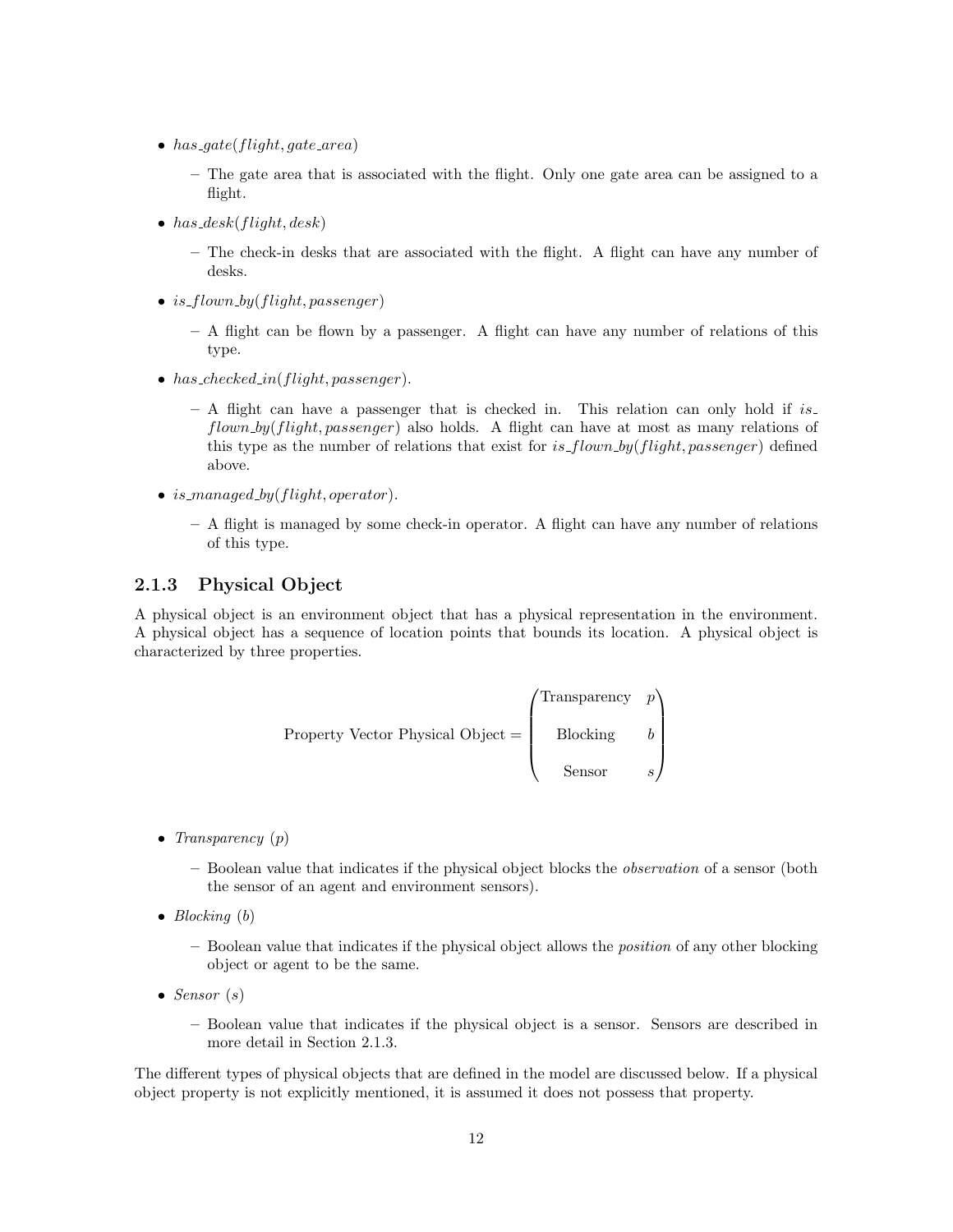#### Luggage

Luggage is a transparent and non-blocking object that is described by the following property vector.

Property Vector Luggage = 
$$
\begin{pmatrix} \text{Luggage type} & u \\ \text{Complexity} & x \\ \text{Thread level} & e \end{pmatrix}
$$

The property vector contains three properties:

- Luggage type  $(l)$ 
	- Luggage is either checked luggage or carry-on luggage.
- Complexity  $(x)$ 
	- Value that indicates the complexity of the luggage. It is a real value between 0 and 1.
- Threat level  $(e)$ 
	- Value that indicates the threat level of the luggage. It is a real value between 0 and 1.

Apart from the properties defined above, luggage is also defined by the following relations.

- is\_owned\_by(luggage, passenger)
	- Luggage is owned by a passenger. Luggage has exactly one relation of this type.

#### Seats

Seats can be present in gate areas and are used by passengers to wait for their flights to depart. Only one passenger can sit on one seat at the same time. Seats are non-blocking and transparent.

#### Queue separator

Queue separators are used to form queue areas for passengers. They are located in queue areas, are blocking and transparent.

#### Belt

A belt is present in the checkpoint area. It is used to transport luggage. A belt is blocking and transparent.

#### Desk

A desk is used in the check-in area and the border control area. If they are located in the check-in area, it is referred to as a check-in desk. Check-in operators and security operators are located behind a desk when they perform their activity. A desk is blocking and transparent.

#### Wall

Walls are used to separate the airport terminal from the outside world, but also to separate other areas from each other. Walls are blocking and non-transparent.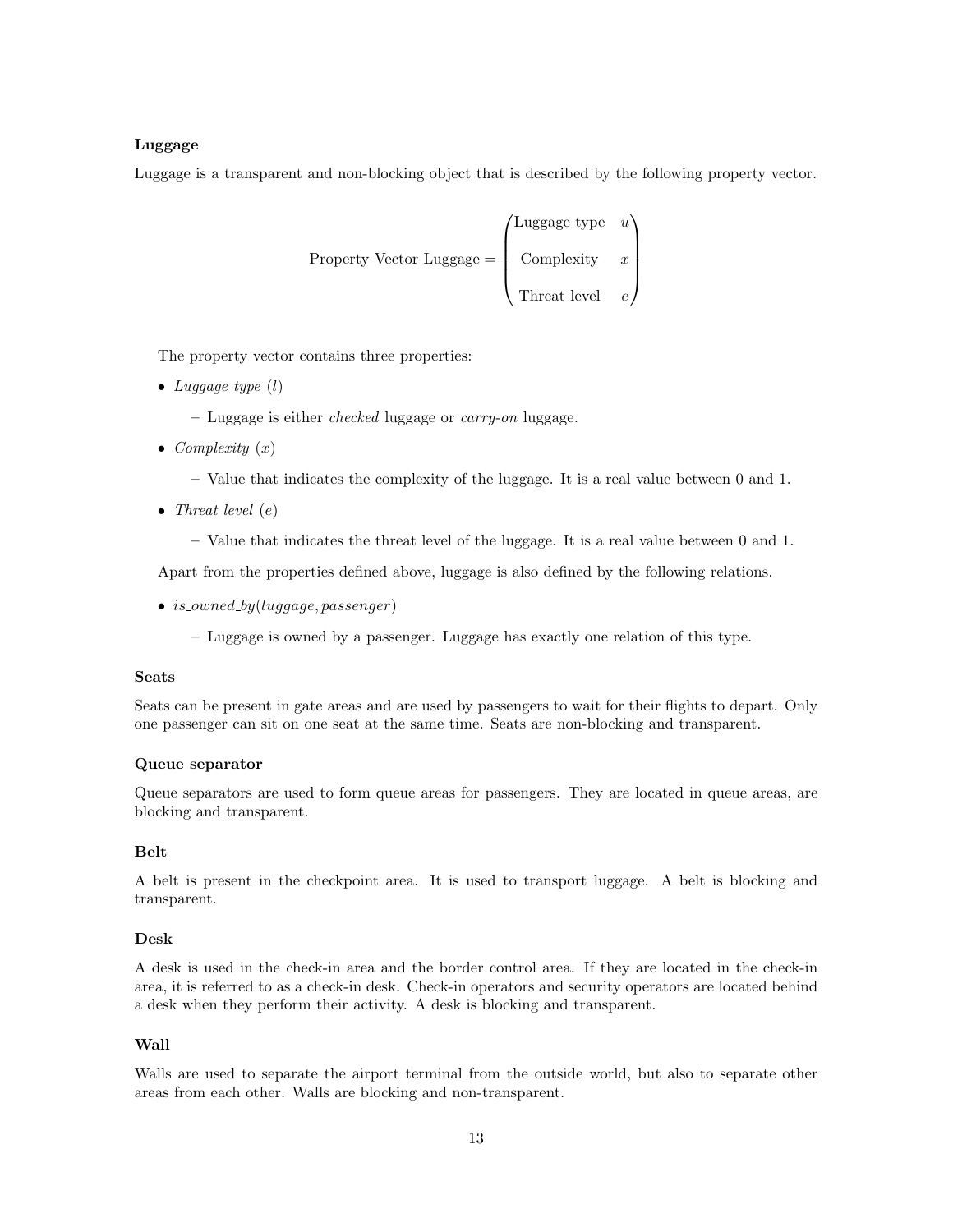#### Sensor

A sensor possesses the functionality that enables agents to sense using a mechanic object. A sensor is able to sense specific elements of the environment. An observation is conceptualized as some representation of the environment. It can be of any form- a real valued number, a Boolean value or a more complex structure. It is denoted as follows.

#### $observation\_of(\mathbf{sensor})$

An observation by a sensor causes a state change of the sensor, observable by agents. This means that a sensor can be in two states: observed and idle, denoted as follows.

#### sensor\_state(sensor)

A sensor can only do an observation in its idle state. When the sensor is in its observed state, after some time  $r_{sensor}$  or when an agent accessed the observation, the sensor resets its state to idle. This is formalized as follows.

 $sensor\_state(\mathbf{sensor}) = \mathbf{observed} \rightarrow_{0,r_{sensor},1,1} sensor\_state(\mathbf{sensor}) = \mathbf{idle}$ 

## $input(A)|obs(\text{sensor}) \& sensor\_state(\text{sensor}) = observed$  $\rightarrow$ <sub>0,0,1,1</sub> sensor\_state(sensor) = idle

Three types of sensors are defined, WTMD sensor, X-Ray sensor and ETD sensor. Each of the sensors is non-blocking and transparent.

WTMD sensor The Walk Through Metal Detector (WTMD) is a sensor that detects metal. The WTMD also randomly does an observation with a probability of  $p_{wtmd}$ . Observations of the WTMD sensor are represented as either 0, 1 or 2, where 0 is an observation of nothing, 1 is a metal observation and 2 is a random observation. A random observation can be used to start an ETD check.

X-Ray sensor The X-Ray sensor is used to observe properties of luggage. Specifically, the X-Ray sensor observes the threat level of the luggage it is observing. It is represented as a real value between 0 and 1. The threat level is compared to a threshold value to evaluate whether the threat level of the luggage is too high, and a luggage check is required. The X-Ray sensor has a processing time  $t_{X-Rav}$ . The X-Ray sensor is operated by a security employee that is assigned to perform the activity X-Ray handling.

ETD sensor The Explosive Trace Detector (ETD) is a sensor that is used to detect the presence of explosive traces. The observation of the ETD sensor is represented by a Boolean value. It can be operated by security employees with the capability to perform the activity ETD checking. The ETD has a processing time  $t_{etd}$ .

## 2.2 Agents

This section describes the agent types present in AATOM and how they operate. They follow the architecture that is presented in Section 1.2. In Section 2.2.1 the agent types are outlined, and in Section 2.2.2 the human agents characteristics are described. Finally, Sections 2.2.3 - 2.2.5 specify how the different modules of the AATOM architecture are used by the different agents.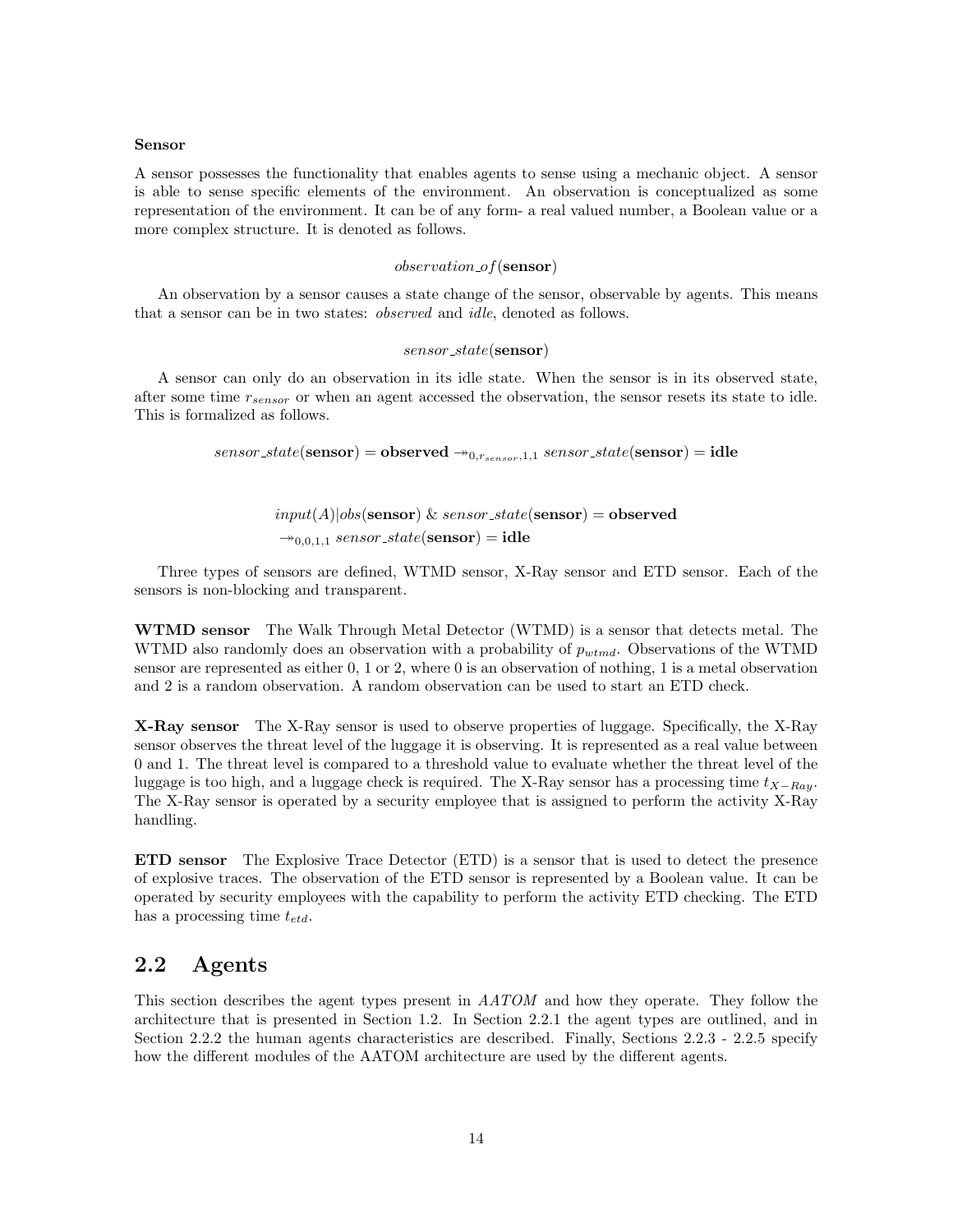#### 2.2.1 Agent Types

AATOM consists of three agent types. Namely, passengers, operators and orchestration agents. Figure 2.3 presents the structure of the agent types in the environment.



Figure 2.3: The different types of agents and their interactions in AATOM.

The passenger and operator agent types represent the users and operators of the airport terminal. Additional to the passenger and operator agents, orchestration agents can be included to monitor overall performance of the airport terminal and to coordinate terminal operations. An orchestration agent can be implemented in the model and can be defined in different forms. The agent can be represented as a human agent following the three layer architecture, or as a non-human agent. Orchestration agents can be designed as such that it is able to steer operator agents and/or passengers, and make adjustments in the environment, to achieve specific system goals.

The remainder of this document describes the operator and passenger agent types in detail, and will not specify details of the orchestration agent. The definition of this agent is left general on purpose, allowing more specific versions for subsequent studies.

### 2.2.2 Agents Characteristics

In this section the characteristics of the human agent types, *passenger* and *operator*, are described. We distinguish *departing passengers* and *arriving passengers*, as well as *check-in operators* and *secu*rity operators. The specification of agent characteristics is presented by the agent's attribute vector, containing the agent's inherent properties, and by dynamic relations that hold for the specific agent type.

#### Human Agent

All human agents have a set of shared characteristics. They have a location point, denoted as follows.

- location\_of(agent)
	- This relation specifies the location point of the human agent. A human agent has exactly one location point.

A human agent is represented as a circle with radius r. Other human agents and other blocking physical objects cannot be within this radius r from the location of the agent. The radius of the human agent is specified in the attribute vector below.

```
Attribute Vector Human Agent = (Radius r)
```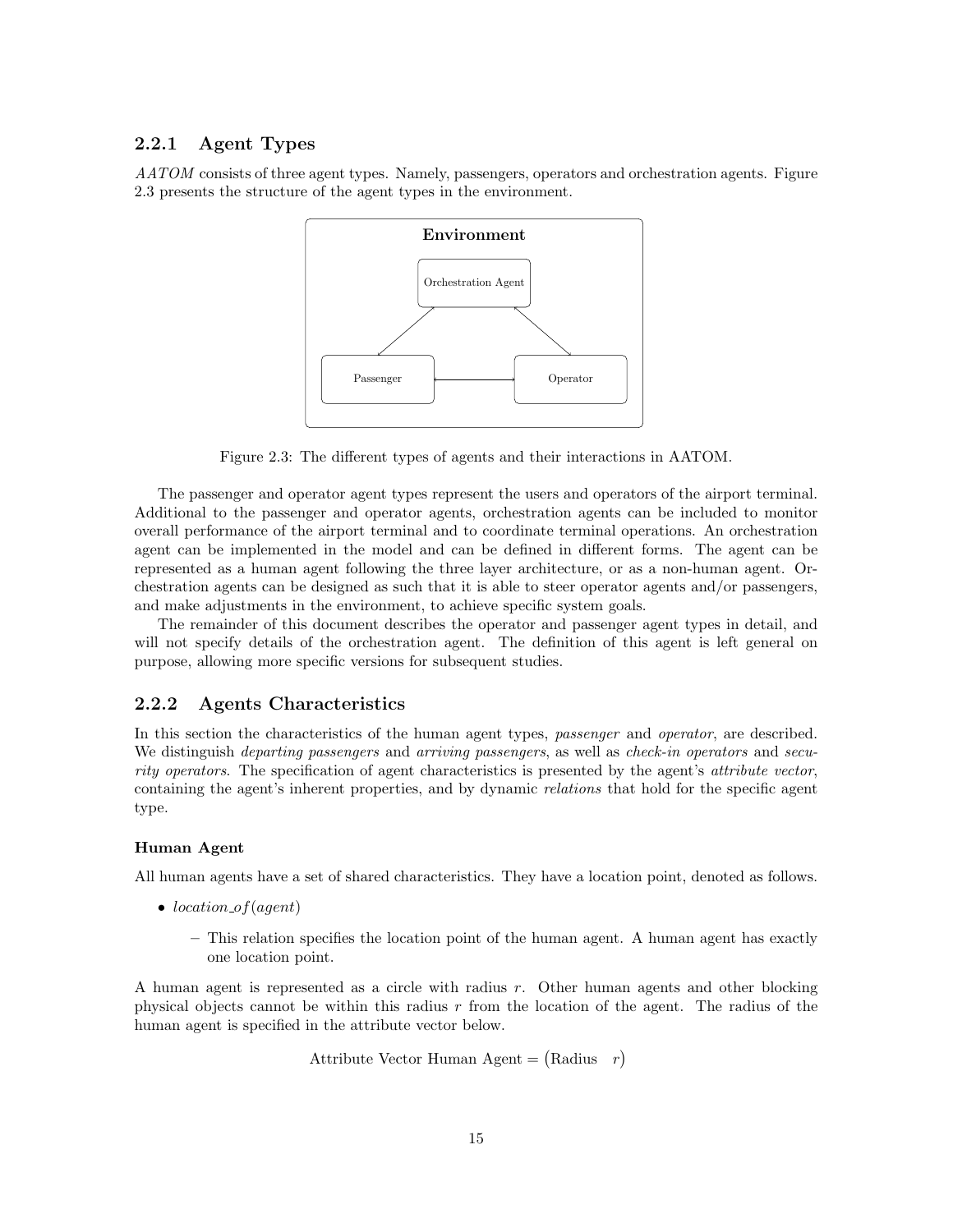The passengers and operators defined below all have the characteristics of the human agents as well. The specific characteristics of these agents are defined in the subsequent sections.

#### Passenger

Passengers that fly with a departure flight are referred to as *departing passengers*, while passengers that fly with an arrival flight are referred to as arriving passengers. To describe departing, the following attribute vectors are defined. For arriving passengers, no attributes are defined.

Attribute Vector Depending Passenger = 
$$
\begin{pmatrix} \text{Arrival Time} & a \\ \text{Checked-in} & c \end{pmatrix}
$$

The properties are described as follows:

- Arrival time  $(a)$ 
	- The arrival time for a passenger is the time it arrives at the airport.
- Checked-in  $(c)$ 
	- This Boolean property defines whether a passenger is already checked-in upon arrival at the airport, or not.

Apart from the attributes defined above, the following relations for passengers are specified.

- $flies\_with(passenger, flight)$ 
	- This relation specifies the flight that the passenger has. A passenger can only fly with exactly one flight. This is the inverse relation of is  $flown_by(flight, passenger)$ .
- is\_checked\_in(passenger, flight).
	- A passenger can be checked in into the flight it flies with. This relation can only hold if the passenger also flies with the same flight. The inverse relationship is has checked in(flight, passenger). Only departing passengers exhibit this relation.
- *owns*(*passenger, luggage*)
	- This relation specifies the luggage that the passenger owns. A passenger can own any number of luggage. This is the inverse relationship of is\_owned\_by(luggage, passenger).

#### Check-in Operator

A check-in operator is of the agent type operator and described by the following relation.

- manages(operator, flight).
	- A check-in operator can manage a flight. The check-in operator can manage any positive number of flights. This is the inverse relationship of is managed by  $(flight, operator)$ .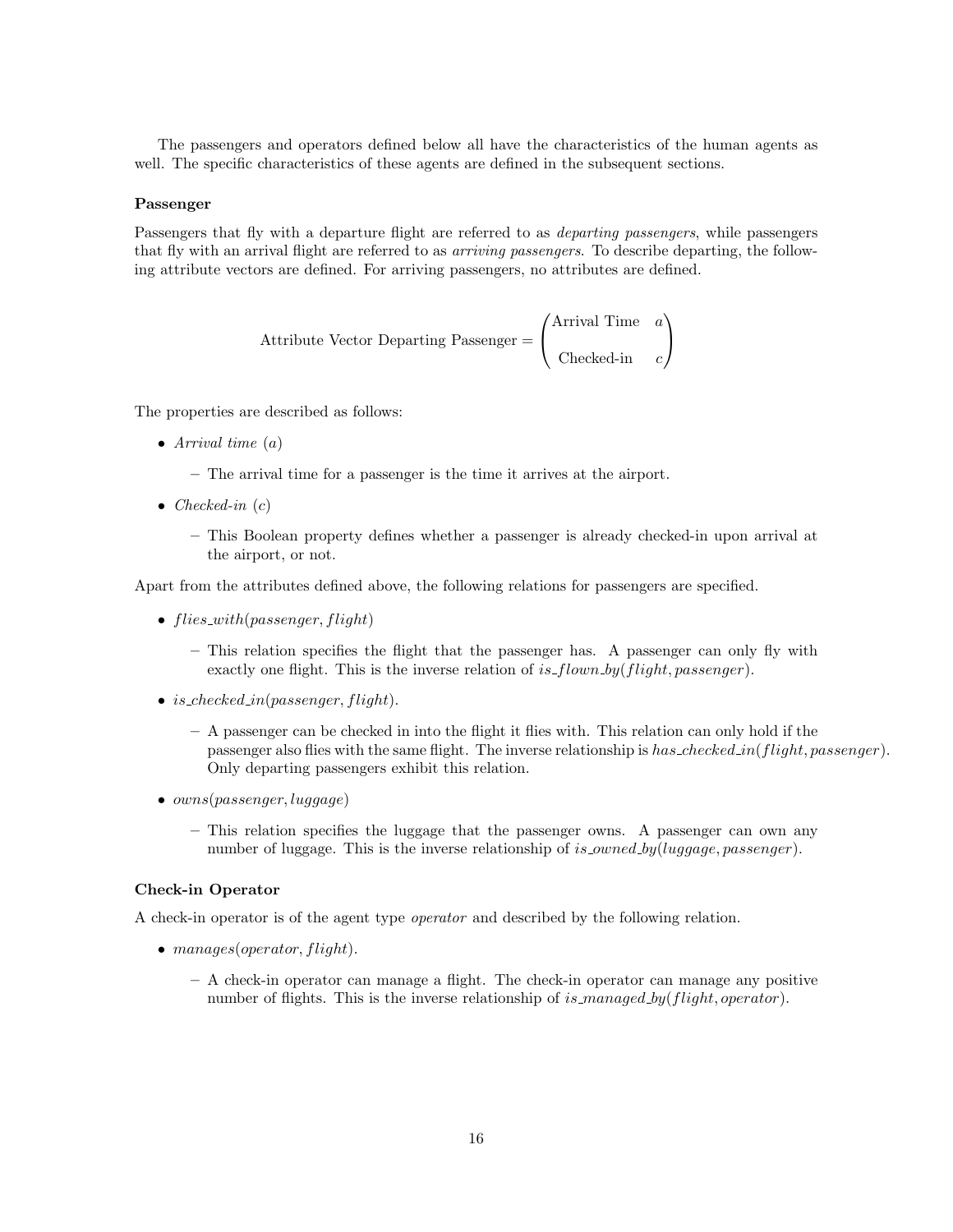#### Security Operator

The security operator is of the agent type operator. To describe the security operator, the following relation defined.

- $assignment, activity)$ 
	- The assignment of a security operator is defined as the activity the operator is currently performing. The activities the operator can execute are specified in Section 2.2.4.

## 2.2.3 Operational Layer

The operational layer.

#### Perception Module

Observations can be performed by all agents and are specified by the observation function (see Section 1.2.1). The different types of observations that can be made by passengers are outlined below.

- $obs$ (current area)
	- Passengers can observe in what area they currently are.
- $\bullet$  *obs*(physical object)
	- Passengers can observe physical objects in some radius r and angle  $\phi$ .
- $obs(\text{human\_agent})$ 
	- Passengers can observe human agents in some radius  $r$  and angle  $\phi$ .
- $\bullet$  obs(flight)
	- $-$  A passenger can observe the flight f it flies with. The flight can be further used to observe relations like gate area and check-in desks.
- $\bullet$  obs(luggage)
	- A passenger can observe the luggage it owns.
- $obs(wait\_request)$ 
	- Passengers can be requested to wait by other agents.

Both check-in operators and security operators can do a set of observations. Check-in operators can do two types of observations, outlined below.

- $\bullet$  *obs*(passenger)
	- The check-in operator can observe a passenger when it is at the check-in desk.
- $obs(\textbf{flight})$ 
	- The operator agent can observe the flights  $(f)$  that it manages.

Security operators can do several types of observations, however not all observations are available for each of the security operators present within the model. Based on the assignment of the specific security operator, different types of observations are available.

 $\bullet$  *obs*(passenger)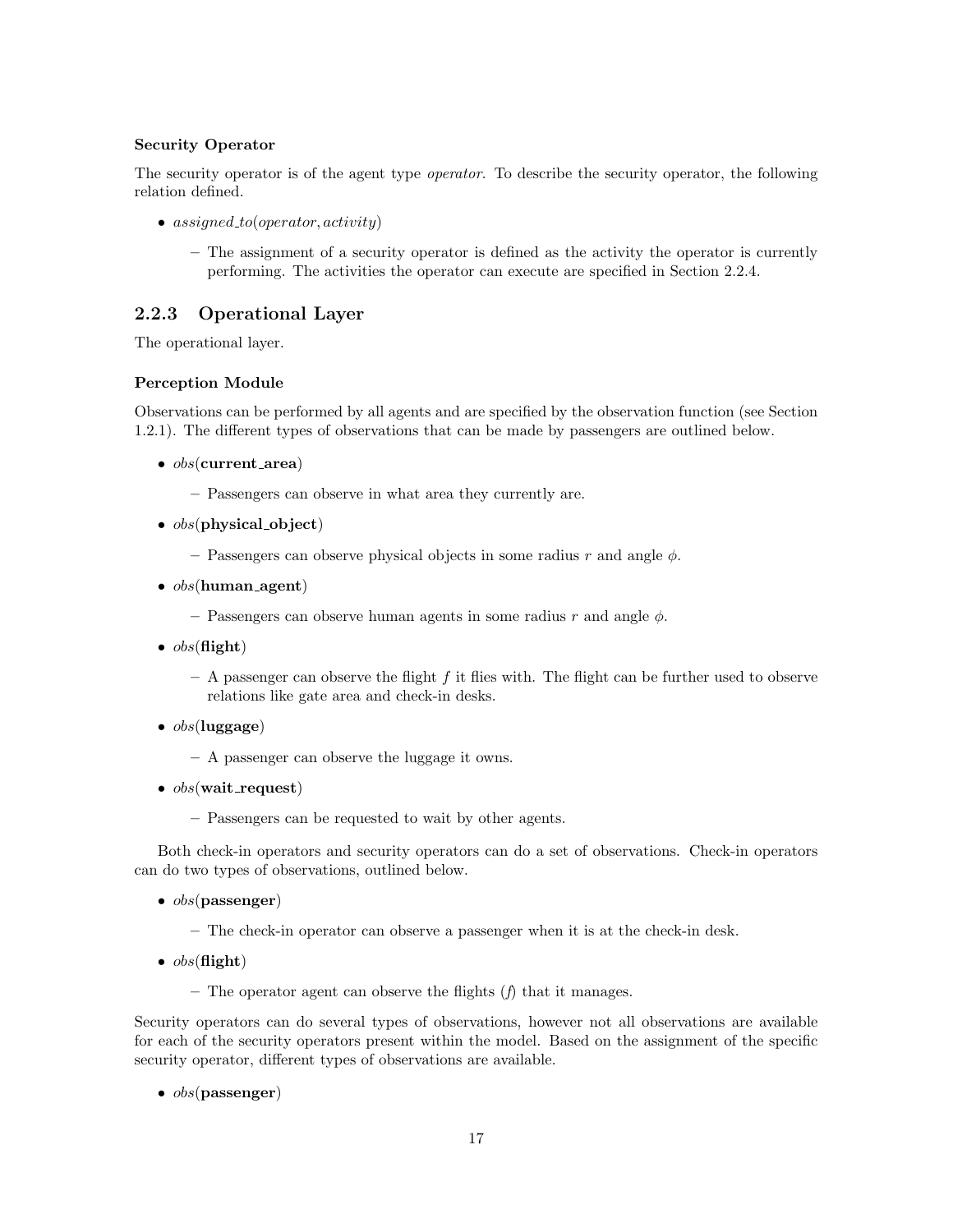- The security operators performing the luggage drop activity, the physical check activity, the ETD check activity, and the travel document check activity can observe a passenger at the corresponding activity area.
- $\bullet$  obs(luggage)
	- This observation can be performed by a security operator performing the luggage check activity.
- $obs(x$ <sub>ray</sub> sensor)
	- This observation can be performed by the security operator responsible for the X-Ray activity. The security operator observes an X-Ray sensor and can observe properties like the sensor state or observation it last performed.
- $obs(\text{wtmd\_sensor})$ 
	- This observation can be performed by the security operator responsible for the physical check activity. The security operator operator observes an WTMD sensor and can observe properties like the sensor state or observation it last performed.
- $obs(\text{etd}$  sensor)
	- This observation can be performed by the security operator responsible for the ETD check activity. The security operator observes an ETD sensor and can observe properties like the sensor state or observation it last performed.
- $obs$ (search\_request)
	- The search communication requests the operator to search the luggage that is closest.

#### Actuation Module

The actuation module is responsible performing the actions in the environment. Within the actuation module, the walking behaviour of human agents is modelled. Walking behaviour is used to transition between activities and to complete activities. The walking mechanism of a passenger is based on the Social Force Model developed by Helbing et al. [5]. The model combines physical and 'social' forces to calculate the velocity and velocity changes of a passenger. The velocity changes depend on observations of human agents and physical objects, within the passenger's proximity. The module requires input from the navigation module (see Section 2.2.4) and the interpretation & perception module (see Section 2.2.4). This walking action is denoted as follows.

#### $move$ ( $location\_point$ )

Passengers can execute the following actions.

- wait $(\mathbf{t}_{wait})$ 
	- Passengers can perform the wait act for  $t_{wait}$  seconds. This ensures that a passenger does not move for the specified time.
- $drop\_luggage$ (luggage)
	- Passengers can drop luggage, either at a desk or belt.
- *collect\_luggage*(luggage)
	- Passengers can collect luggage at a belt.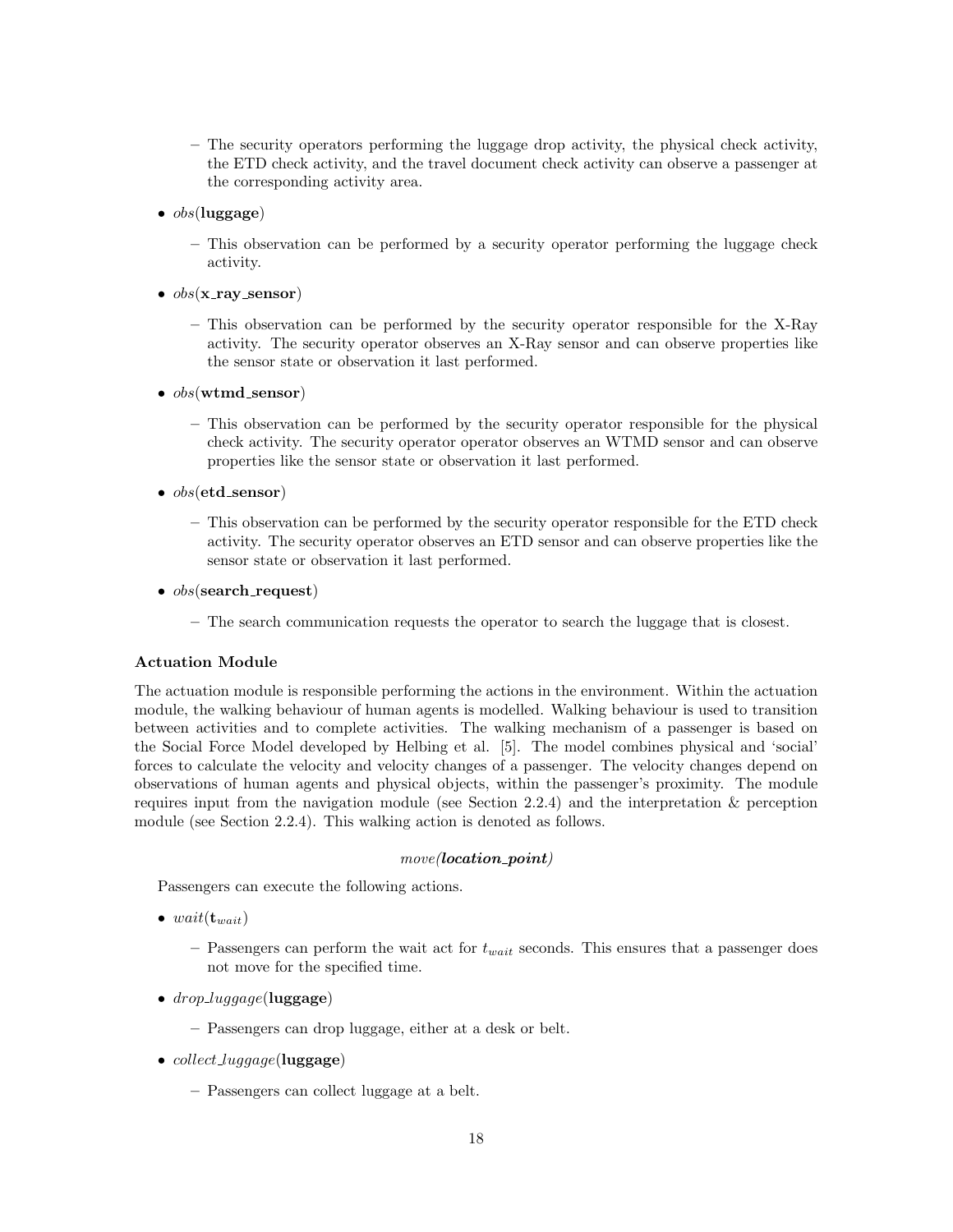Security operators can execute the following actions.

- $search(\text{luggage})$ 
	- The search action can be performed by a security operator responsible for the luggage check activity.
- *check\_document*(passenger)
	- The check document action can be performed by a security operator responsible for the travel document check activity.
- $check\_physical$ (passenger)
	- The check physical action can be performed by a security operator responsible for the physical check activity.
- $check\_etd$ (passenger)
	- The check ETD action can be performed by a security operator responsible for the ETD check activity.
- $check\_x$ -ray(x-ray-sensor)
	- The check X-Ray action can be performed by a security operator responsible for the X-Ray activity.

Finally, check-in operators can execute the following actions.

- $check_in(\textbf{passenger})$ 
	- The search action can be performed by a security operator responsible for the luggage check activity.

#### 2.2.4 Tactical Layer

#### Interpretation Module

The interpretation module in AATOM is mostly used for the simple transfer of observations of the perception module to the belief module. Furthermore, all agents can determine if they are stuck, based on current and historic observations. They do this by updating a stuck timer in the belief module based on the time spent at a certain location. This leads to the following state transition.

$$
internal(\mathbf{A}) | t_{stuck} > t_{threshold} \rightarrow_{0,0,1,1} internal(\mathbf{A}) | int(\textbf{stuck})
$$

Passengers can also observe if an activity area is occupied or not. They do this by counting the number of passengers that they observed and comparing it to the number of available places.

 $internal(\mathbf{A})|next activity(\mathbf{activity}) \wedge int(activity, area(\mathbf{activity})) \wedge int(\mathbf{B}_1) \wedge \ldots \wedge int(\mathbf{B}_n)$ & external(A)|in\_area(location\_of(B<sub>1</sub>), activity\_area(activity))  $\wedge \dots$  $\land in\_area(location\_of(B_n), activity\_area(activity))$  →  $_{0,0,1,1}$   $internal(A)|int(activity\_area-full)$ 

Where  $B_i$  is some observed passenger, and n is the maximum number of passengers that can execute an activity in the area.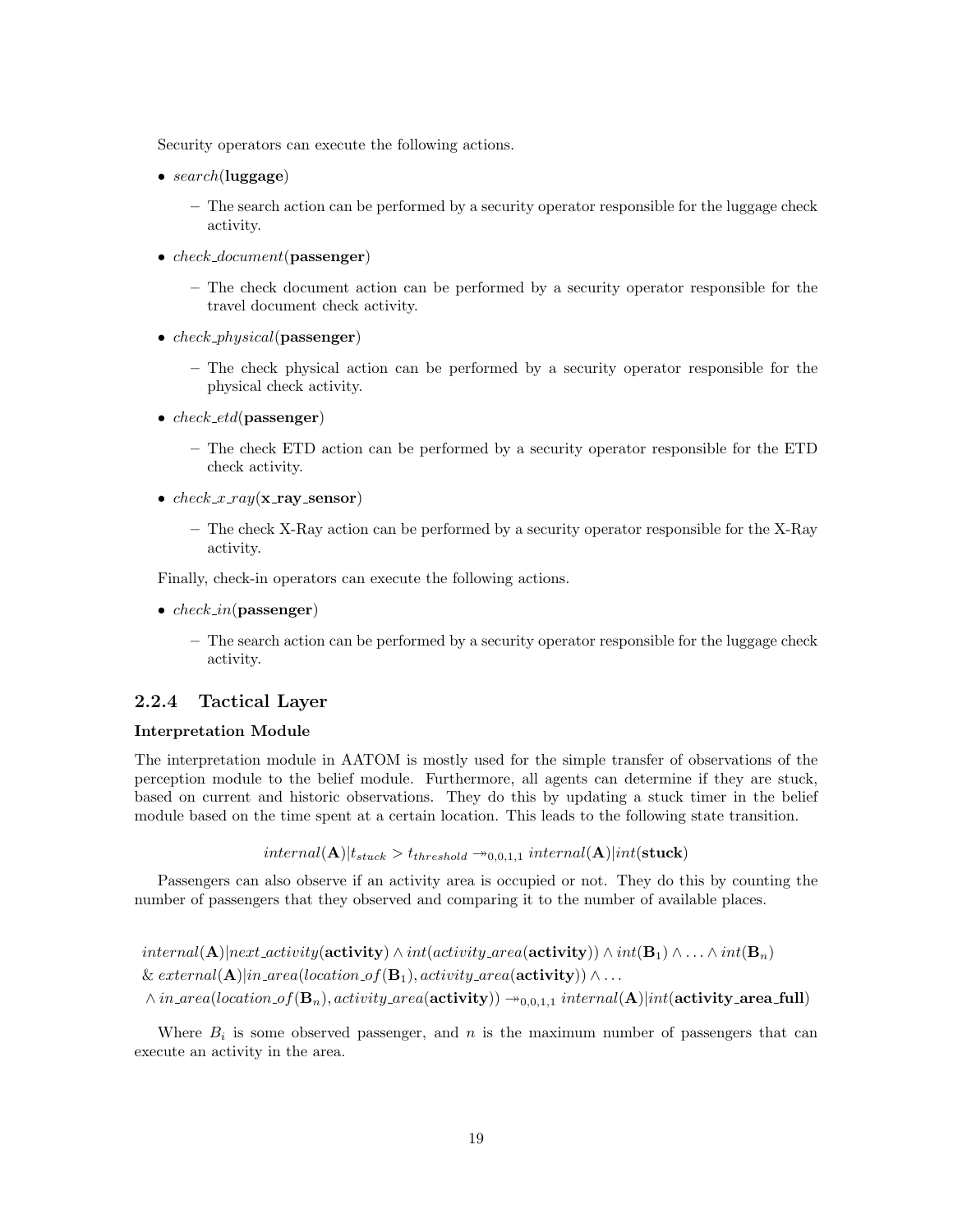#### Activity Module

The activity module is responsible for preparing the activities an agent will execute based on input from the reasoning module in the the strategic layer. The specification of the functioning of the activity module is specified in Section 1.2.2. How an agent chooses between the different activities is discussed in Section 2.2.5. Here, the different activities of both passengers and operators are discussed in detail.

Passengers Departing passengers can execute a total of six activities, while arriving passengers execute either one or two activities. Each of these activities are outlined below.

Queue Activity The queue activity is executed when other activities cannot be executed due to capacity limitations at the activity area. It can be performed by all passengers that want to start another activity and the queue activity is not bound to a specific area, but is often performed in a queue area. It is modelled as a (set of) waiting period(s) that end(s) when the passenger in front moves forward, or when the planned next activity has an available space again. Formally, the starting condition of the queue activity is defined as follows.

> $internal(\mathbf{A})|int(\mathbf{activity}\_ \mathbf{area\_full}) \rightarrow_{0,0,1,1}$  $internal(A)|activity\_state(queue\_activity) = in\_progress$

Once the activity started, the following is executed.

 $internal(\mathbf{A})|activity\_state(\textbf{queue}_\textit{activity}) = in\_progress$  $\rightarrow_{0,t_{wait},1,1} output(\mathbf{A})|performed(wait(\mathbf{t}_{wait}))$ 

 $internal(\mathbf{A})|activity\_state(queue\_activity) = in\_progress \wedge \neg int(\text{activity\_area-full})$  $\rightarrow_{0,0,1,1}$  internal(A)|activity\_state(queue\_activity) = has\_finished

**Passenger Check-in Activity** The passenger check-in activity is only executed by departing passengers that are not already checked-in and/or own checked luggage that needs to be checked-in. The check-in area forms the activity area of this activity. For the check-in activity, two actions are distinguished: check-in and luggage check-in. Depending on the attribute vector of the passenger, one of these actions or both are executed during the check-in activity. The check-in action is modelled as a passenger waiting in front of a check-in desk that is manned by a check-in operator. Both of these actions are part of an interaction, described in Section 2.3.2. More formally, this is modelled as follows.

> $\{internal(A)|int(activity\_area(check\_in\_activity)) \land \neg int(activity\_area\_full)\}$  $\land int(\mathit{flight}) \land \neg \mathit{is\_checked\_in}(A, \mathit{flight}) \land \mathit{next\_activity}(check\_in\_activity)$  $\rightarrow_{0,0,1,1}$  internal(A)|activity\_state(check\_in\_activity) = in\_progress

 $internal(A)|activity\_state(check_in\_activity) = in\_progress$  $\wedge int(wait\_request) \rightarrow_{0,t_{wait},1,1} output(A)|performed(wait(t_{wait}))$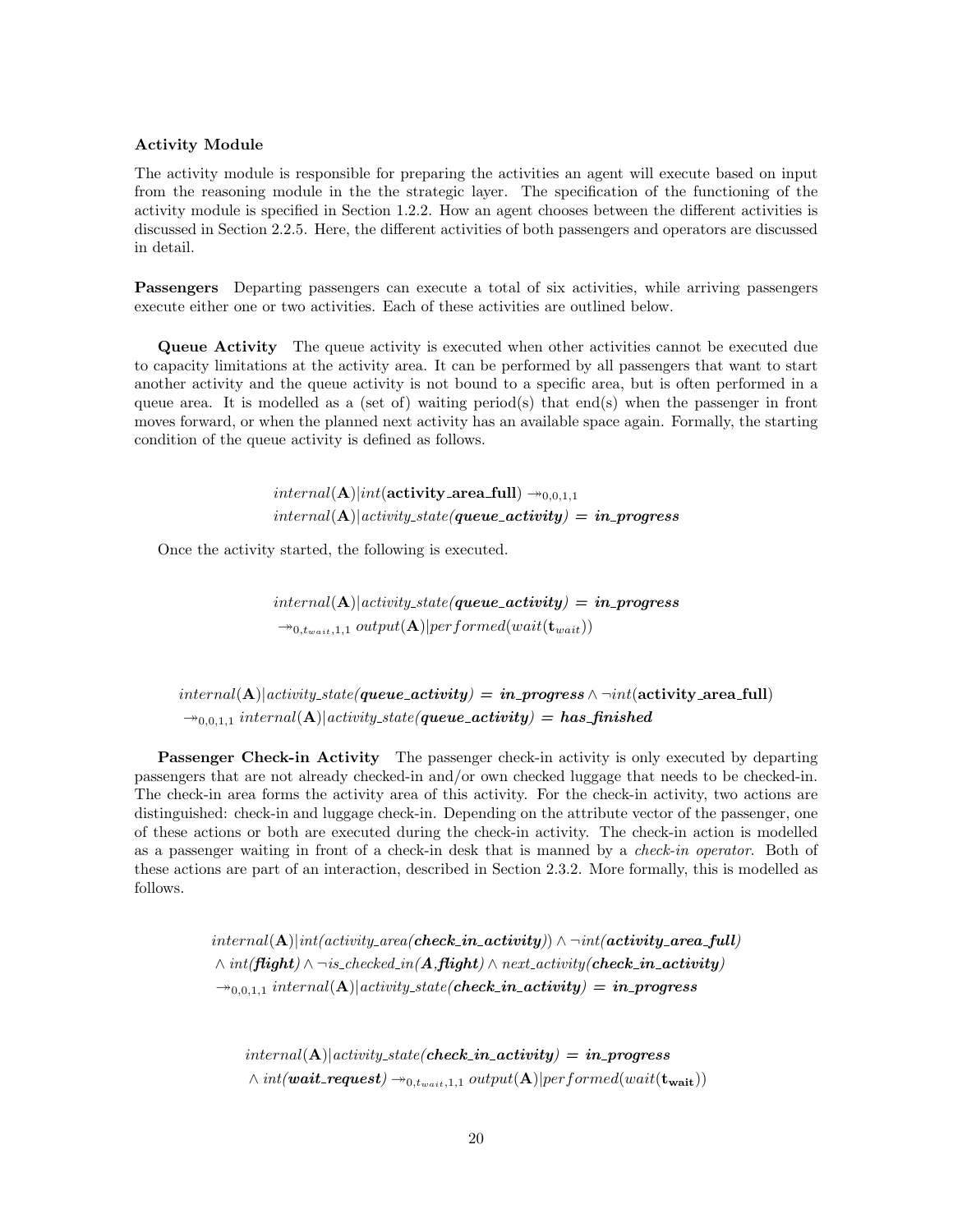$output(\mathbf{A})|performed(wait(\mathbf{t}_{wait}))$  &  $internal(\mathbf{A})|int(\mathit{flight}) \wedge is\_checked\_in(\mathbf{A},\mathit{flight})$  $\rightarrow_{0,0,1,1}$  internal(A)|activity\_state(**check\_in\_activity**) = has\_finished

Checkpoint Activity The checkpoint activity is mandatory for all departing passengers. It is executed at a checkpoint area. The checkpoint activity consists of several actions, of which two mandatory.

- 1.  $drop\_luggage$ (luggage)
- 2.  $collect\_luqqaqe$ (luggage)

Both of these actions can be preceded by an optional waiting activity, if the action cannot be executed at the moment. Furthermore, passengers perform a wait action, when communicated by security operators.

1.  $wait(\mathbf{t}_{wait})$ 

The checkpoint activity starts when the following conditions holds.

 $internal(\mathbf{A})|int(activity\_area(checkpoint\_activity) \wedge \neg int(activity\_area\_full)$  $\land$  next\_activity(**checkpoint\_activity**)  $\rightarrow_{0,0,1,1}$  internal(A)|activity\_state(checkpoint\_activity) = in\_progress

After the activity started, the luggage drop action is executed if the following conditions hold.

 $internal(A)|activity\_state(checkpoint\_activity) = in\_progress$  $\land int(luggage) \land \neg action\_state(drop\_luggage(luggage)) = in\_progress$  $\rightarrow_{0,t_{drop},1,1} output(\mathbf{A})|performed(drop\_lugage(luggage))$ 

When the drop luggage action is done, the passenger moves to the WTMD if it is not occupied.

 $output(A)|performed(drop\_lugage(luggage))$ & internal(A)|int(wtmd)  $\wedge$  location\_of(A)  $\neq$  location\_of(wtmd)  $\rightarrow_{0,t_{move},1,1} output(\mathbf{A})|performed(move(location_of(wtmd)))$ 

When that location is reached, the passenger moves to the luggage collect area.

 $output(A)|performed(move(location_of(belt)))$ &  $internal(\mathbf{A})| int(\mathbf{belt}) \wedge \neg location\_of(\mathbf{A}) = location\_of(\mathbf{belt})$  $\rightarrow_{0,t_{move},1,1} output(\mathbf{A})|performed(move(location_of(belt)))$ 

Once the location of the belt has been reached, the passenger performs the luggage collect action.

 $output(A)|performed(drop\_luggage(luggage))$ &  $internal(\mathbf{A})| int(\mathbf{belt}) \wedge \neg location\_of(\mathbf{A}) = location\_of(\mathbf{belt})$  $\wedge \neg action\_state(collect\_luqgage(luggage)) = in\_progress$  $\rightarrow$ <sub>0,tcollect</sub>,1,1 output(**A**)|performed(collect\_luggage(**luggage**))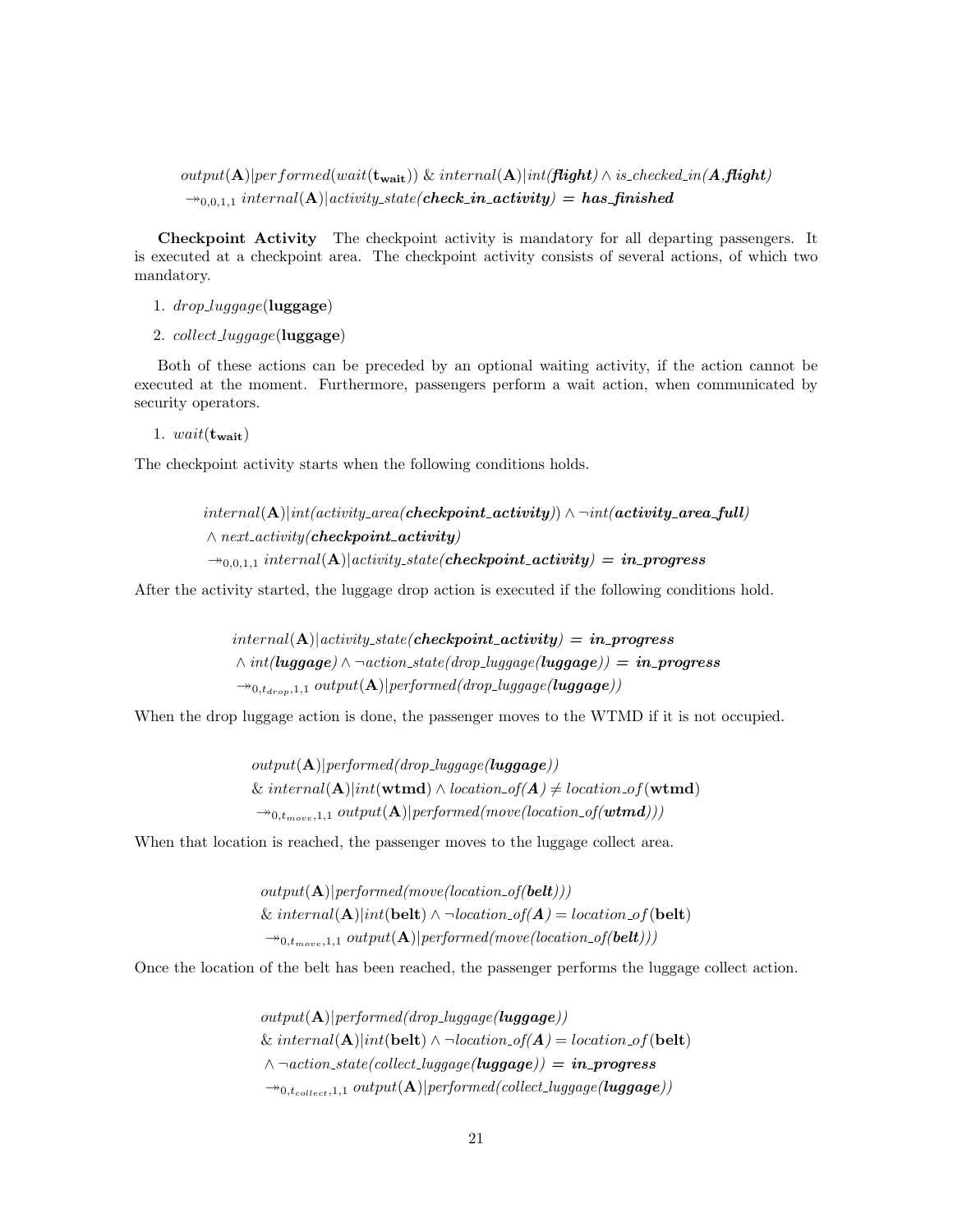If the agent receives a communication by another agent to wait, it will do that.

 $internal(\mathbf{A})| int(wait\_request)$  $\rightarrow_{0,t_{wait},1,1} output(\mathbf{A})|performed(wait(\mathbf{t}_{wait}))$ 

The activity is finished, when the luggage has been collected and the agent is not waiting.

 $internal(A)|activity\_state(checkpoint\_activity) = in\_progress$ &  $output(A)|action\_state(wait(t_{wait})) \neq in\_progress$  $\rightarrow_{0,0,1,1}$  internal(A)|activity\_state(checkpoint\_activity) = has\_finished

Passenger Border Control Activity The passenger border control activity is performed by passengers and is modelled as a waiting period in a border control area. This activity is only performed by departing passengers with a flight that has a gate area behind a border control area. The border control activity also consists of an interaction with a security operator, described in Section 2.3. Formally, the border control activity is modelled as follows.

 $internal(A)|int(activity, area/passengerbmder_{control\_activity}) \wedge \neg int(activity, areafull)$  $\land$  next\_activity(passenger\_border\_control\_activity)  $\rightarrow_{0,0,1,1}$  internal(A)|activity\_state(passenger\_border\_control\_activity) = in\_progress

 $internal(\mathbf{A}) activity\_state(passenger\_border\_control\_activity) = in\_progress$  $\wedge int(wait\_request) \rightarrow_{0,t_{wait},1,1} output(A)|performed(wait(t_{wait}))$ 

 $internal(A)|activity-state(passenger-border-control_activity) = in-process$ & output(A)|action\_state(wait( $\mathbf{t}_{wait}$ ))  $\neq$  in progress  $\rightarrow_{0,0,1,1}$  internal(A)|activity\_state(passenger\_border\_control\_activity) = has\_finished

Gate Activity The gate activity is modelled as a waiting period in the gate area corresponding to the departing passenger's flight. Passengers seek for a free seat and sit until the flight departs. If no seat is available the queuing activity is executed until a seat becomes available. At the time point a flight departs, the passengers corresponding to this flight, disappear from the environment. Formally, the gate activity is modelled as follows.

> $internal(A)|int(activity\_area(gate\_activity)) \wedge \neg int(activity\_area_full)$  $\land$  next\_activity(gate\_activity)  $\rightarrow_{0,0,1,1} internal(A)|activity\_state(gate\_activity) = in\_progress$

 $internal(\mathbf{A})| int(\mathbf{chair}) \wedge in\_area(location\_of(\mathbf{chair}), activity\_area(\mathbf{gate\_activity}))$  $\wedge$  location\_of( $A) \neq$  location\_of(chair)  $\wedge$  activity\_state(gate\_activity) = in\_progress  $\rightarrow_{0,t_{move},1,1} output(\mathbf{A})| performed(move(location_of(chair)))$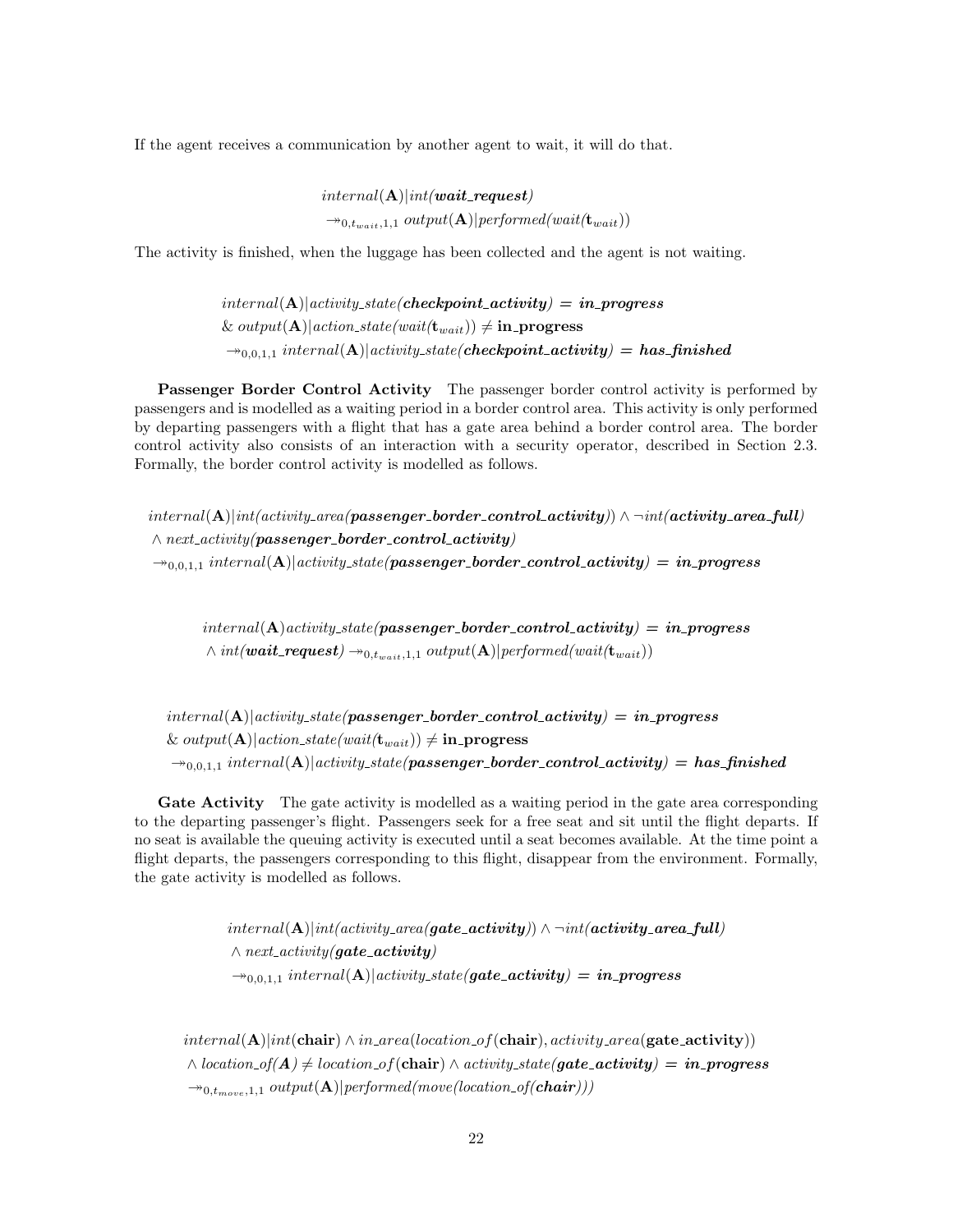$internal(\mathbf{A})|activity\_state(gate\_activity) = in\_progress \wedge location\_of(A) = location\_of(\mathbf{chair})$  $\rightarrow_{0,0,1,1}$  internal(A)|activity\_state(gate\_activity) = has\_finished

Facility Activity The facility activity is performed in a facility area. The facility activity consists of three types.

- Shop
- Restaurant
- Bathroom

Each of these types is associated with corresponding activity areas. The shop type is modelled as a random walk within the corresponding shop area, while the other two types are modelled as waiting periods in a corresponding facility area. This activity can be performed by both departing as arriving passengers. Formally, the facility activity is modelled as follows.

> $internal(\mathbf{A})|int(activity\_area(f\mathbf{acility\_activity}) \wedge \neg int(\mathbf{activity\_area\_full})$  $\land$  next\_activity(**facility\_activity**)  $\rightarrow_{0,0,1,1}$  internal(A)|activity\_state(**facility\_activity**) = in\_progress

Both the restaurant and bathroom type are modelled as a waiting period at a random location in the related area. Below this is formalized for the restaurant type, while the bathroom type works the same.

 $internal(A)|activity\_state(facility\_activity) = in\_progress$  $\wedge$  action\_state(wait( $\mathbf{t}_{wait}$ ))  $\neq$  in\_progress  $\wedge$  action\_state(move(location))  $\neq$  in\_progress  $\rightarrow_{0,t_{move},1,1} output(\mathbf{A})||performed(move(random\_location(activity\_area(facility\_activity)))))$ 

Where the function  $random\_location(area)$  returns a random location point in the area. If the location has been reached, the agent waits for a period of time.

 $internal(\mathbf{A})|activity\_state(facility\_activity) = in\_progress$  $\&$  output(A)||performed(move(random\_location(activity\_area(**facility\_activity**)))))  $\rightarrow_{0,t_{wait},1,1} output(\mathbf{A})|performed(wait(\mathbf{t}_{wait}))$ 

After the waiting period is over, the activity is complete.

 $internal(\mathbf{A})| activity\_state(facility\_activity) = in\_progress$ &  $output(\mathbf{A})|performed(wait(\mathbf{t}_{wait}))$  $\rightarrow_{0,0,1,1}$  internal(A)|activity\_state(**facility\_activity**) = has\_finished

The shop type is modelled as a random walk within the shop area. This is modelled as a walk to N location points within the shop area.

 $internal(\mathbf{A})|activity\_state(facility\_activity) = in\_progress$  $\land$  action\_state(move(location))  $\neq$  in\_progress  $\land$  number of locations(i)  $\lt N$  $\rightarrow_{0,t_{move},1,1} output(\mathbf{A})|performed(move(random\_location(activity\_area(facility\_activity)))))$ & internal( $\bf{A})$ |number\_of\_locations( $\bf{i+1})$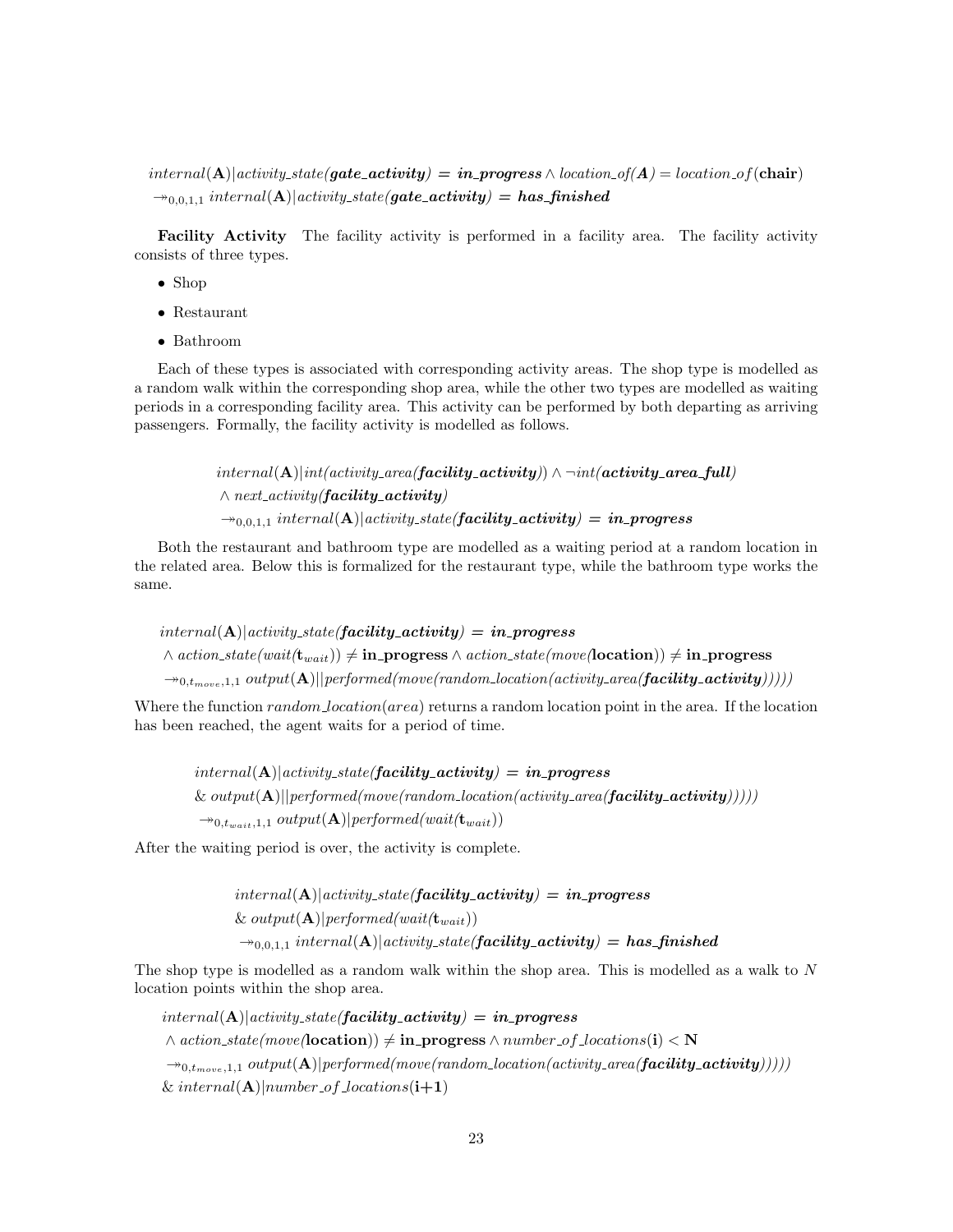Where number of locations is the number of locations that were visited within the shop already. The value  $i$  is initialized at 0. When  $N$  locations were reached, the activity is finished.

 $internal(\mathbf{A})|activity\_state(facility\_activity) = in\_progress \land number\_of\_points(i+1) = \mathbf{N}$  $\rightarrow_{0,0,1,1}$  internal(A)|activity\_state(**facility\_activity**) = has\_finished

Exit Activity The exit activity is performed by arriving passengers and is executed at all times. The activity is modelled as a passenger arriving within the entrance area of the airport and disappear from the environment. Formally, the exit activity is modelled as follows.

> $internal(\mathbf{A})|int(activity\_area(\boldsymbol{exit}\_activity)) \wedge \neg int(\boldsymbol{activity}\_area\_full)$  $\land$  next\_activity(**exit\_activity**)  $\rightarrow_{0,0,1,1}$  internal(A)|activity\_state(exit\_activity) = in\_progress

Check-in Operator The check-in operator has the capability to observe and to execute the handle check-in activity.

Operator Check-in Activity Each check-in operator performs the passenger check-in activity. During the check-in activity the check-in operator interacts with the passenger and the flight  $(f)$ corresponding to the passenger. These interactions are described in Sections 2.3.1 and 2.3.2.

 $internal(\mathbf{A})|int(passenger) \wedge manages(\mathbf{A},\mathbf{flight}) \& external(\mathbf{A})|fies\_with(passenger,\mathbf{flight})$  $\land \neg$ is\_checked\_in(passenger,flight)  $\rightarrow_{0,0,1,1}$  internal(A)|activity\_state(check\_in\_activity) = in\_progress

When the activity is in progress, and the passenger is not checked-in yet, the operator communicates a wait order to the passenger.

> $internal(A)|activity\_state(check\_in\_activity) = in\_progress$  $\&$  external(A)|flies\_with(passenger, flight)  $\wedge \neg$  is\_checked\_in(passenger, flight)  $\rightarrow_{0,0,1,1} external(A)|is\_checked\_in(\textit{passenger},\textit{flight})$ &  $output(A)|performed(communicate(\textbf{passenger}, \textbf{wait}, \textbf{t}_{wait}))$

After the passenger waited, the activity is over.

 $internal(A)|activity\_state(check_in\_activity) = in\_progress$ &  $output(A)|performed(communicate(\textbf{passenger}, \textbf{wait}, t_{wait}))$  $\rightarrow_{0,t_{wait},1,1} internal(A)|activity-state(check_in\_activity) = has\_finshed$ 

Security Operator As defined in Section 2.2.2, a security operator has an assignment. The assignment defines which activity the security operator is currently assigned to. Furthermore, a security operator can do observations. All activities and observations that can be executed by security operators are defined below.

Travel Document Check Activity Travel document checking is modelled to be an interaction with passengers. The activity starts when a passenger is observed.

> $internal(\mathbf{A})|activity\_state(tdc\_activity) \neq \text{in\_progress} \wedge int(passenger)$  $\rightarrow_{0,0,1,1}$  internal(A)|activity\_state(tdc\_activity) = in\_progress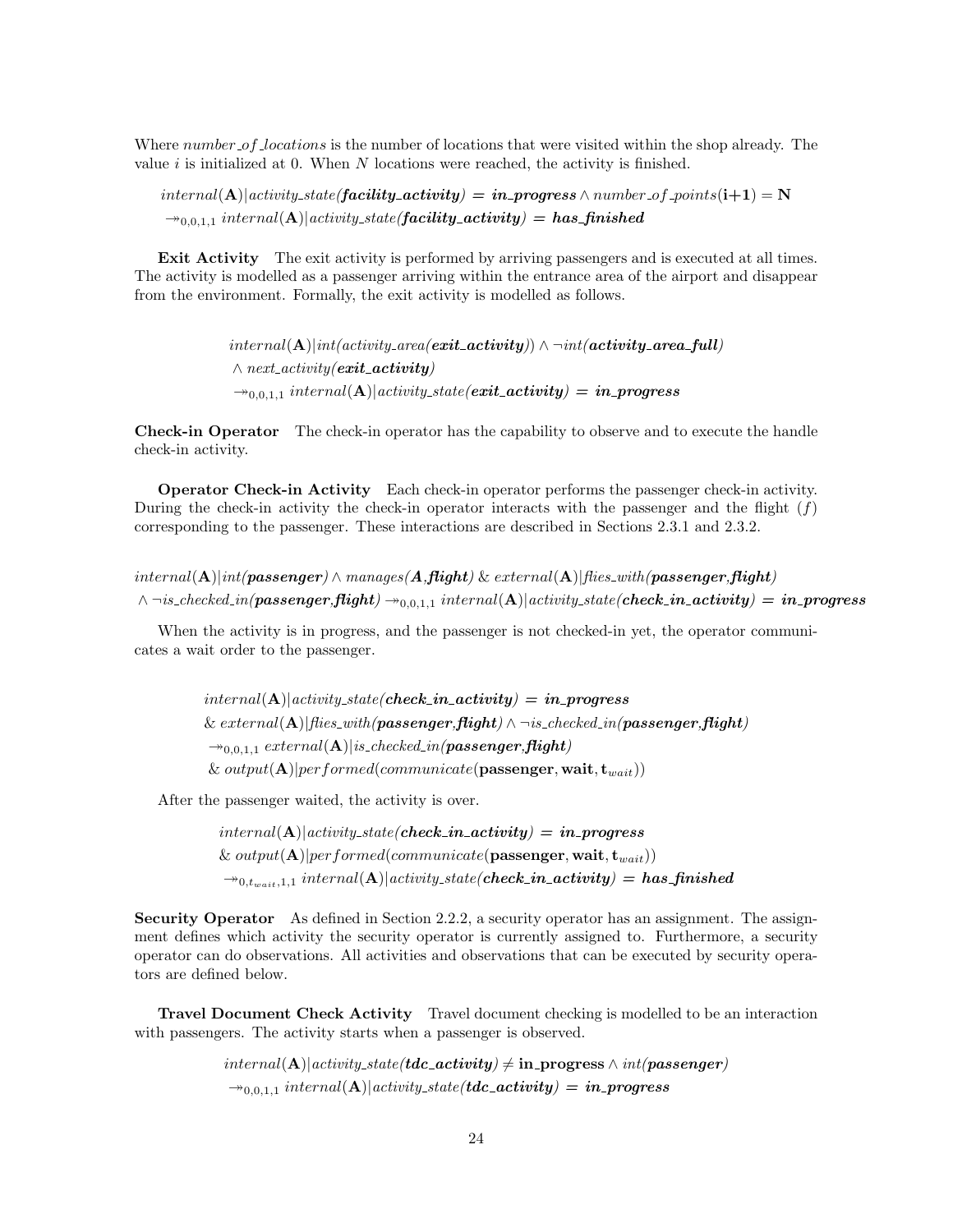When the activity is in progress, and the operator did not communicate with the passenger yet, the operator communicates a wait order to the passenger.

> $internal(A)|activity\_state(tdc\_activity) = in\_progress$ &  $output(A)|\neg performed(communicate(\textbf{passenger}, \textbf{wait}, t_{wait}))$  $\rightarrow_{0,0,1,1} output(\mathbf{A})|performed(communicate(\textbf{passenger}, \textbf{wait}, \textbf{t}_{wait}))$

After the passenger waited, the activity is over.

 $internal(\mathbf{A})|activity\_state(tdc\_activity) = in\_progress$ &  $output(A)|performed(communicate(\textbf{passenger}, \textbf{wait}, t_{wait}))$  $\rightarrow_{0,t_{wait},1,1} internal(\mathbf{A})|activity\_state(tdc\_activity) = has\_finshed$ 

Luggage Drop Activity The luggage drop activity is currently modelled as a holder activity. As passengers currently drop their luggage on their own (within the checkpoint activity), no action is needed from the security operator performing the luggage drop activity. In future versions of AATOM, the luggage drop activity can be modelled as an an interaction with passengers that do not execute their *drop\_luggage* action properly.

X-Ray Activity Luggage is checked by going through the X-Ray sensor. This process is executed by an security operator and defined as the X-ray activity. The X-Ray activity starts when the security operator observes that the X-Ray sensor is in the observed state. The operator observes the X-Ray sensor state and the observed the output of the X-Ray sensor, which is a real number representing the threat level of the luggage.

> $internal(\mathbf{A})| int(\mathbf{x} \text{-} \mathbf{ray}\text{-}sensor) \wedge sensor\_state(\mathbf{x} \text{-} \mathbf{ray}\text{-}sensor) = observed$  $\rightarrow_{0,0,1,1}$  internal(A)|activity\_state(checkpoint\_activity) = in\_progress

If the output of the X-Ray sensor exceeds a threshold  $h$ , the X-Ray activity includes an interaction with the operator for the luggage checking.

> $internal(A)|activity\_state(checkpoint\_activity) = in\_progress$  $\land int(\mathbf{x}$ -ray\_sensor)  $\land$  observation\_of( $\mathbf{x}$ -ray\_sensor) > h  $\rightarrow_{0,0,1,1}$  internal(A)|activity\_state(checkpoint\_activity) = has\_finished

If the observed X-Ray sensor observation is below the threshold  $h$ , the activity is completed without any further action. The luggage will proceed to the luggage collect area.

 $internal(\mathbf{A})|activity\_state(checkpoint\_activity) = in\_progress \wedge int(x-ray\_sensor)$  $\wedge$  observation\_of(x\_ray\_sensor)  $<$  h  $\wedge$  int(operator)  $\wedge$  int(luggage)  $\rightarrow_{0,0,1,1}$  internal(A)|activity\_state(checkpoint\_activity) = has\_finished &  $output(A)|performed(communication(operator, search, luggage))$ 

Luggage Check Activity If the security operator performing the luggage check activity observes the search communication, the luggage check activity is started. This activity is modelled as an interaction between the security operator responsible for the luggage check and the passenger. This interaction is described in Section 2.3.2.

 $internal(\mathbf{A})|activity\_state(luggage\_check\_activity) \neq in\_progress \wedge int (search\_request)$  $\wedge int(luggage) \rightarrow_{0,0,1,1} internal(A)|activity-state(luggage-check activity) = in-process$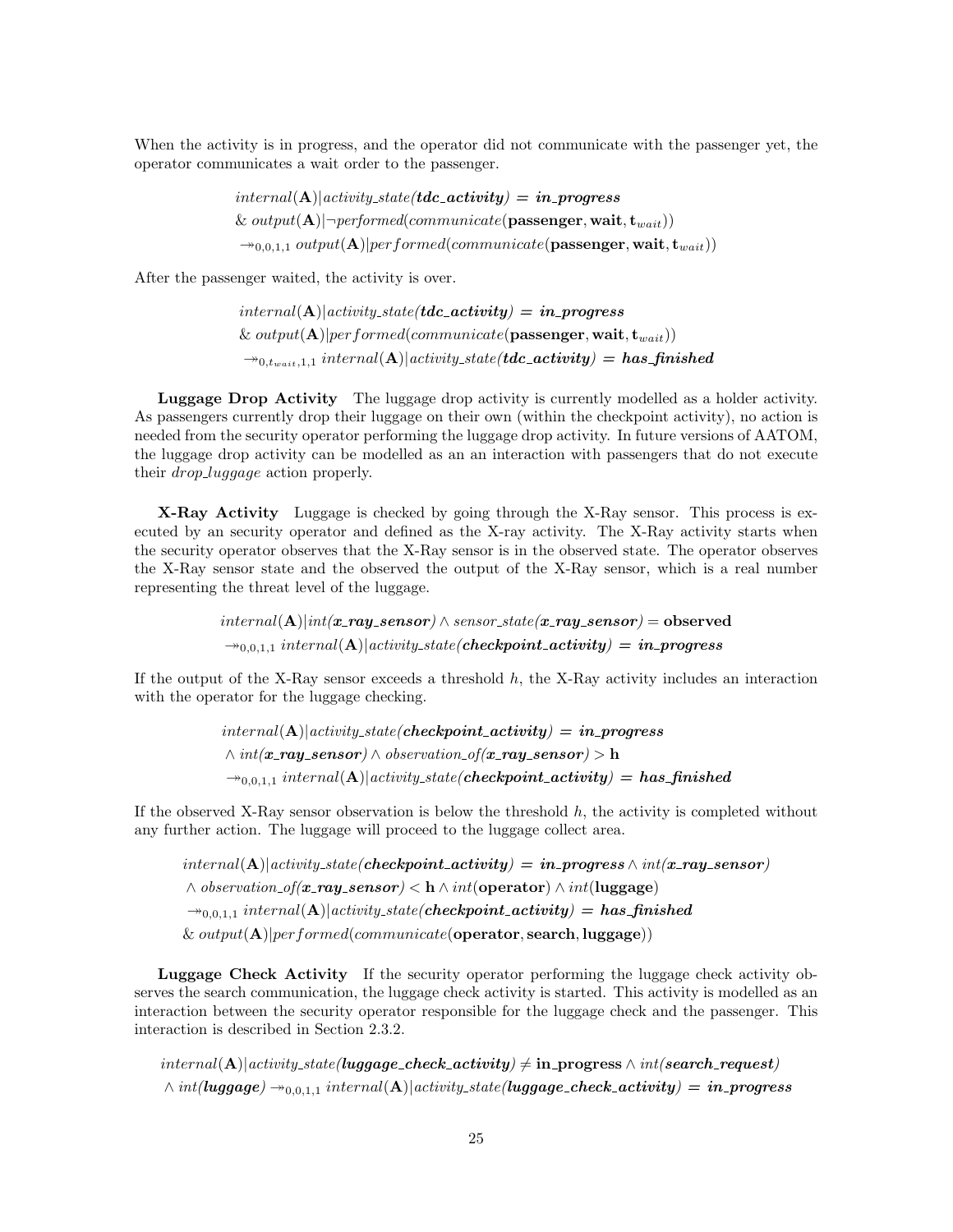$internal(A)|activity\_state(luqqaqe\_check\_activity) = in\_progress$  $\land int(luggage) \land int(owner_of(luggage))$  $\rightarrow_{0,0,1,1} output(\mathbf{A})|performed(communicate(owner_of(luggage), wait, t_{wait}))$ 

 $internal(A)|activity\_state(luggage\_check\_activity) = in\_progress$ & output( $\mathbf{A}$ )|performed(communicate(owner\_of(luggage), wait,  $\mathbf{t}_{wait}$ ))  $\rightarrow_{0,t_{wait},1,1} internal(A)|$  activity\_state(luggage\_check\_activity) = has\_finished

Physical Check Activity The security operator performing the physical checking activity is responsible for detecting illegal items on the body of a passenger. It performs a check based on observations of the WTMD, the check is initiated when the WTMD sensor output value is 1. The process is modelled as an interaction with a passenger (see Section 2.3.2).

> $internal(\mathbf{A})|int(\boldsymbol{w}\boldsymbol{t}\boldsymbol{m}\boldsymbol{d}) \wedge sensor\_state(\boldsymbol{w}\boldsymbol{t}\boldsymbol{m}\boldsymbol{d}) = \boldsymbol{\mathrm{observed}}$  $\rightarrow_{0,0,1,1}$  internal(A)|activity\_state(physical\_check\_activity) = in\_progress

 $internal(\mathbf{A})|activity\_state(physical\_check\_activity) = in\_progress \wedge int(wtmd)$  $\wedge$  sensor\_state(wtmd) = observed  $\wedge$  observation\_of(wtmd) = 1  $\rightarrow_{0,0,1,1} output(\mathbf{A})|performed(communicate(\mathbf{passenger}, \mathbf{wait}, \mathbf{t}_{wait}))$ 

 $internal(\mathbf{A})| activity\_state(physical\_check\_activity) = in\_progress$ & output( ${\bf A}$ )|performed(communicate(passenger, wait,  ${\bf t}_{wait}$ ))  $\rightarrow_{0,t_{wait},1,1} internal(A)|$  activity state(*physical\_check\_activity*) = has\_finished

ETD Check Activity The security operator performing the ETD checking activity is responsible for detecting explosive traces on a passenger. The check is based on indications of the WTMD, the check is initiated when the WTMD sensor output value is 2. The process is modelled as an interaction with a passenger and a waiting period of the passenger.

> $internal(\mathbf{A})|int(\boldsymbol{w t m d}) \wedge sensor\_state(\boldsymbol{w t m d}) = \mathbf{observed}$  $\rightarrow_{0,0,1,1}$  internal(A)|activity\_state(etd\_check\_activity) = in\_progress

 $internal(A)|activity\_state(etd\_check\_activity) = in\_progress \wedge int(wtmd)$  $\wedge$  sensor\_state(wtmd) = observed  $\wedge$  observation\_of(wtmd) = 2  $\rightarrow_{0,0,1,1} output(\mathbf{A})|performed(communicate(\mathbf{passenger}, \mathbf{wait}, \mathbf{t}_{wait}))$ 

 $internal(A)|activity\_state/etd\_check\_activity) = in\_progress$ & output( $\mathbf{A}$ )|performed(communicate(passenger, wait,  $\mathbf{t}_{wait}$ ))  $\rightarrow_{0,t_{wait},1,1} internal(A)|activity-state(td\_check\_activity) = has\_finshed$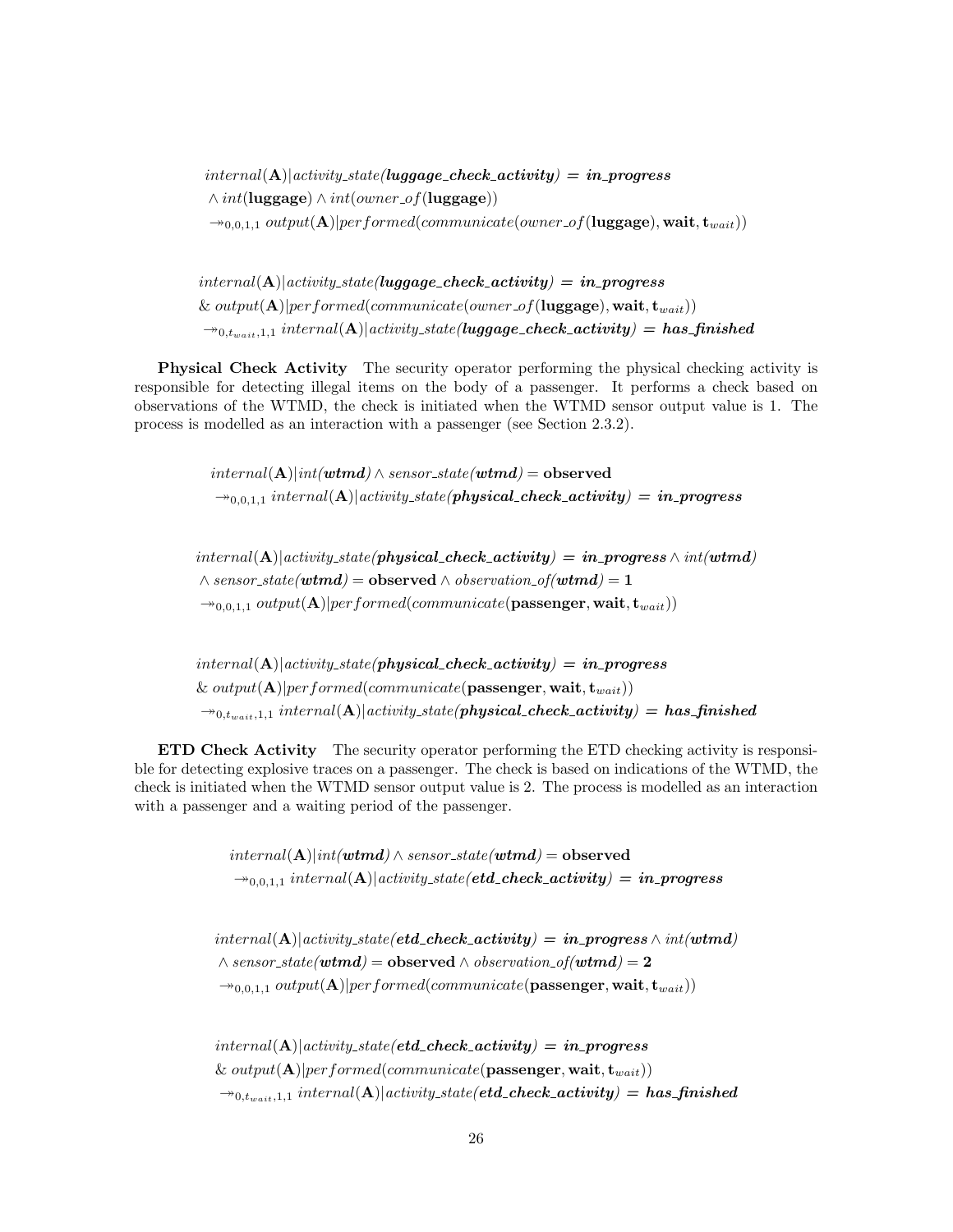Operator Border Control Activity The operator border control check activity is executed at the border control area, and is initiated when a passenger is at the border control desk. The activity is modelled at a waiting time enforced on the passenger.

 $internal(\mathbf{A})|activity\_state(border\_control\_activity) \neq \text{in\_progress} \land int(passenger)$  $\rightarrow_{0,0,1,1}$  internal(A)|activity\_state(border\_control\_activity) = in\_progress

When the activity is in progress, and the operator did not communicate with the passenger yet, the operator communicates a wait order to the passenger.

> $internal(A)|activity\_state(border\_control\_activity) = in\_progress$ &  $output(A)|\neg performed(communicate(\textbf{passenger}, \textbf{wait}, t_{wait}))$  $\rightarrow_{0,0,1,1} output(\mathbf{A})|performed(communicate(\mathbf{passenger}, \mathbf{wait}, \mathbf{t}_{wait}))$

After the passenger waited, the activity is over.

$$
internal(A)|activity\_state(border-control\_activity) = in\_progress
$$
  
& output(A)|performed(communication(passenger, wait, t<sub>wait</sub>))  

$$
\rightarrow_{0,t_{wait},1,1} internal(A)|activity\_state(border-control\_activity) = has\_finshed
$$

#### Navigation Module

While it is not required to find the shortest path towards a target area, in this work the shortest path finding algorithm Jump Point Search is used []. Each time the move action (performed by the actuation module) is in progress, and no path to the designated location is calculated yet, a path is calculated towards the designated location.

 $internal(A)|end\_point(path) \neq location \& output(A)|action\_state(move(location)) = in\_progress$  $\rightarrow_{0,0,1,1}$  internal(**A**)|performed(update(path, location))

Agents also recalculate their paths when they are stuck. They do so by finding a new path to the activity area if the current path does not lead to the activity area anymore.

 $internal(\mathbf{A})|int(\mathbf{stuck}) \rightarrow_{0,0,1,1} internal(\mathbf{A})|performed(update(\mathbf{path},end\_point(\mathbf{path}))) \wedge \neg int(\mathbf{stuck})$ 

#### 2.2.5 Strategic Layer

Here, the strategic layer for departing and arriving passengers are described. As the behaviour of operator agents follows directly from the individual activity they perform, the plans and goals of these agents consists only of a single item (the activity they perform). Therefore, a strategic layer for these agents is not defined.

#### Goals Module

The goals module.

Departing Passenger A departing passenger has at most five goals that it wishes to achieve. These goals are related to the activities it can execute, outlined below.

$$
\text{Active} = \left(\begin{array}{c} \text{Passenger check-in activity} \\ \text{Security activity} \\ \text{Passenger border control activity} \\ \text{Gate activity} \\ \text{Facility activity} \end{array}\right)
$$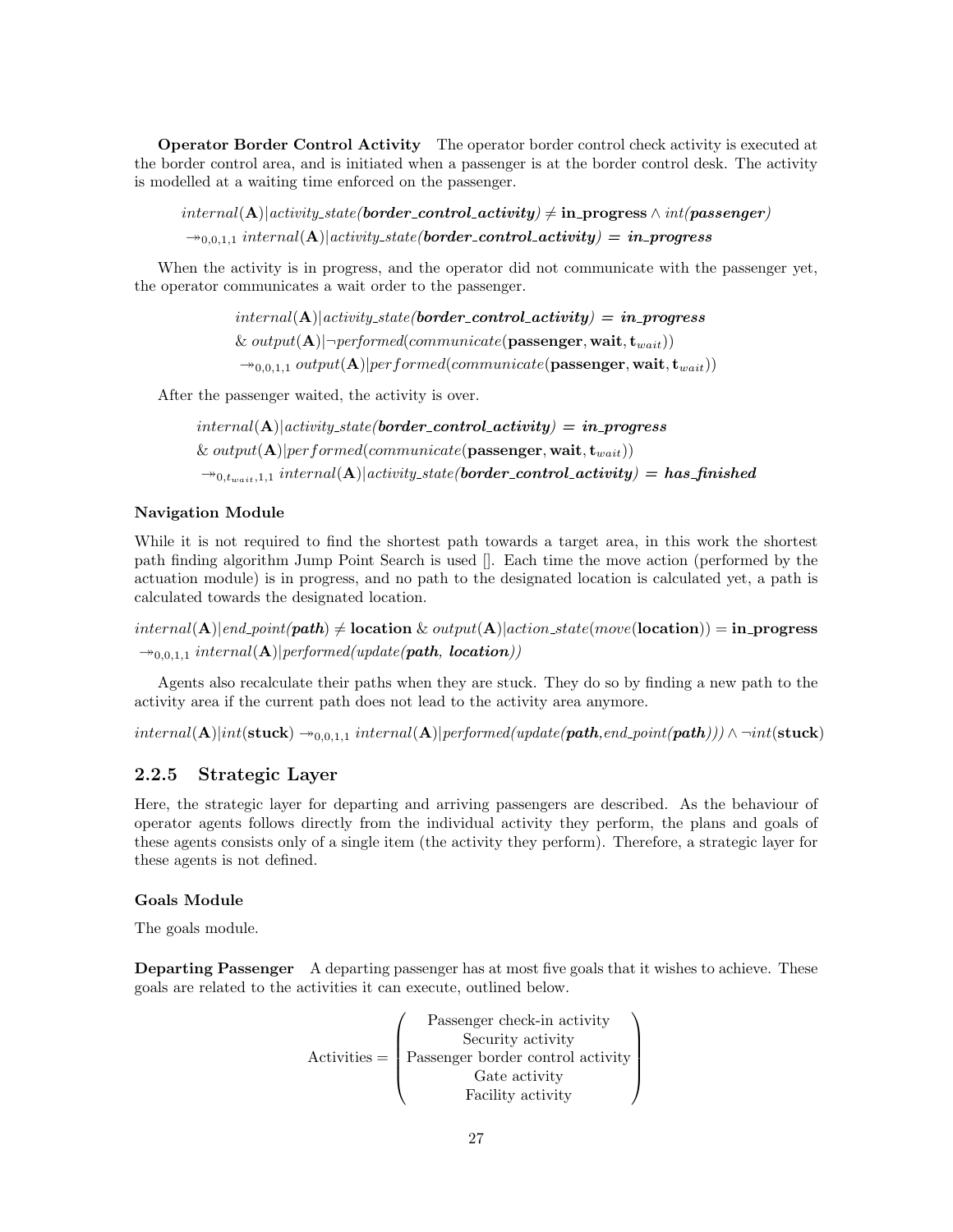There are two goals that are the same for every departing passenger. The conditions for these goals are stated below.

 $internal(\mathbf{A})| activity\_state(gate\_activity) = has\_finshed$ &  $external(\mathbf{A})|t < t_{fliaht}$ 

 $internal(A)|activity\_state(checkpoint\_activity) = has\_finshed$  $\land$  activity\_state(gate\_activity)  $\neq$  has\_finished

The first goals states that the passenger wants to finish its gate activity before the time of its flight, while the second goal states that the security activity has to be finished before the gate activity.

Other goals of departing passengers are introduced under certain conditions. The passenger checkin activity will be executed if the checked-in feature of the passenger is false and/or owns checked luggage that needs to be checked-in. If these conditions are met, the goal is defined as follows.

> $internal(A)|activity\_state(check\_in\_activity) = has\_finshed$  $\land$  activity\_state(**checkpoint\_activity**)  $\neq$  **has\_finished**

The passenger border control activity is executed by passengers with a flight that has a gate area behind a border control area. If this condition is met, the following goals are defined.

> $internal(A)|activity\_state/border\_control\_activity) = has\_finshed$  $\land$  activity\_state(gate\_activity)  $\neq$  has finished

 $internal(A)|activity\_state(security\_activity) = has\_finshed$  $\land$  activity\_state(border\_control\_activity)  $\neq$  has\_finished

Finally, a departing passenger can have a goal related to facility visits. This goal is added based on input by the user.

> $internal(A)|activity\_state(facility\_activity) = has\_finshed$  $\land$  activity\_state(qate\_activity)  $\neq$  has finished

Arriving Passenger An arriving passenger has either one or two goals that it wishes to fulfill. These goals are related to the activities stated below.

$$
Activity = \begin{pmatrix} \text{Facility activity} \\ \text{Exit activity} \end{pmatrix}
$$

The exit activity has to be executed by all arriving passengers. The goal that is related is stated below.

 $internal(\mathbf{A})|activeistate(e**xit** *activity*) = **has** *finished* \& *external*(\mathbf{A})|t < \mathbf{t}_{exit}$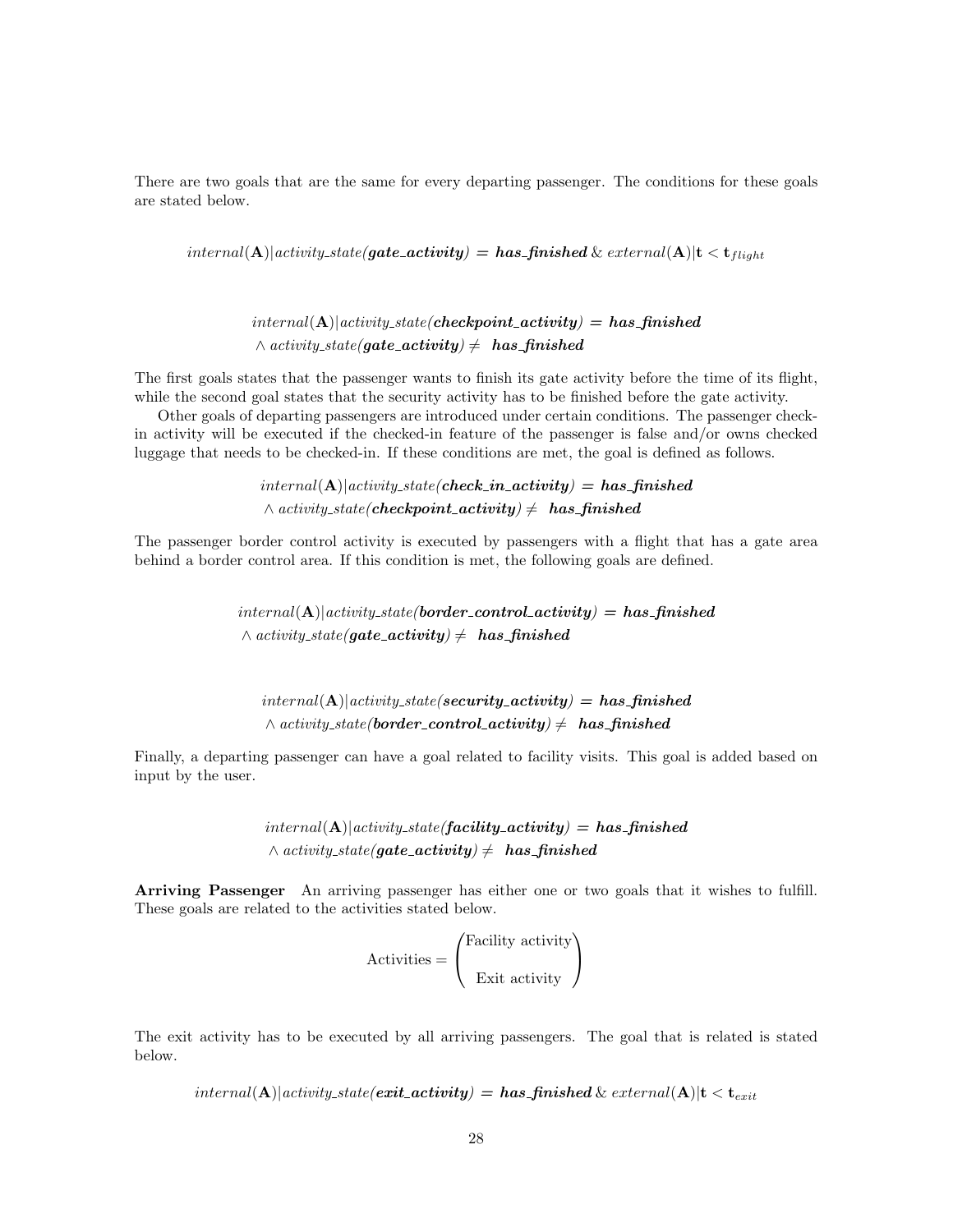This goal represents that the gate activity has to be finished as soon as possible. Further, based on user input, the following goal is added to the goals of the passenger.

> $internal(A)|activity\_state(facility\_activity) = has\_finshed$  $\land$  activity\_state(**exit\_activity**)  $\neq$  **has\_finished**

#### Reasoning Module

The reasoning module is responsible for the reasoning processes of an agent. It contains three modules: planning, analysis and decision making. The analysis module is responsible for the analysis of the current state of the agent. If this module determines the need for an updated plan or a decision, it communicates this to the respective modules. In this model, the analysis module is not used and only serves as a placeholder. The other two models are discussed below.

**Planning Module** When a departing passenger arrives in the airport terminal (i.e. at  $t = t_{arrival}$ , it will generate a plan containing a complete set of activities it has to perform to fulfill its goals. A plan is defined by the set of selected activities and the order of the activities. The activities are selected from the following set.

Departing Passenger When a departing passenger arrives in the airport terminal, it will generate a plan containing a complete set of activities it has to perform to fulfill its goals. A plan is defined by the set of selected activities and the order of the activities. The activities are selected from the following set.

The activity order, for each passenger, is based on the goals that are defined in the goals module. All activities have a fixed position in the sequence of activities, apart from the facility activity. To determine the position of this activity in the plan, an integer value  $n$  is drawn randomly from the set  $n \in N$  with  $N = [1, M]$ . Here, the value M represents the total number of activities present in the plan, not taking into account the facility activity. Then, the value of  $n$  represents on which position in the plan the facility activity is located. For instance, a passenger needs to check-in, go through security and to the gate, then  $M = 3$ . During the generation of the plan a random number is drawn from the set  $N = [1, 3]$ . If this number is 2, the facility activity will be executed as second activity, thus after the check-in activity is completed. If this position is infeasible (i.e. there are no facilities before or after the security to fulfill the activity), the position is removed from the set  $N$ , and the process is repeated.

Arriving Passenger When an arriving passenger arrives in the arrival area it will generate a plan which contains a complete set of activities it will perform in order to leave the airport. The plan is defined by the goals of the passenger.

The passenger generates the plan by evaluating its goals (see Section 2.2.2), directly after it is generated in the arrival area. As this contains only one or two goals, the plan is straightforward: it ends with the *exit<sub>activity* and optionally starts with the *facility\_activity*.</sub>

#### Belief Module

The belief module is responsible for maintaining the belief of the agent. The belief is represented as a triple, outlined below.

$$
Belief = \begin{pmatrix} Interpretations \\ Activity State \\ Plan \end{pmatrix}
$$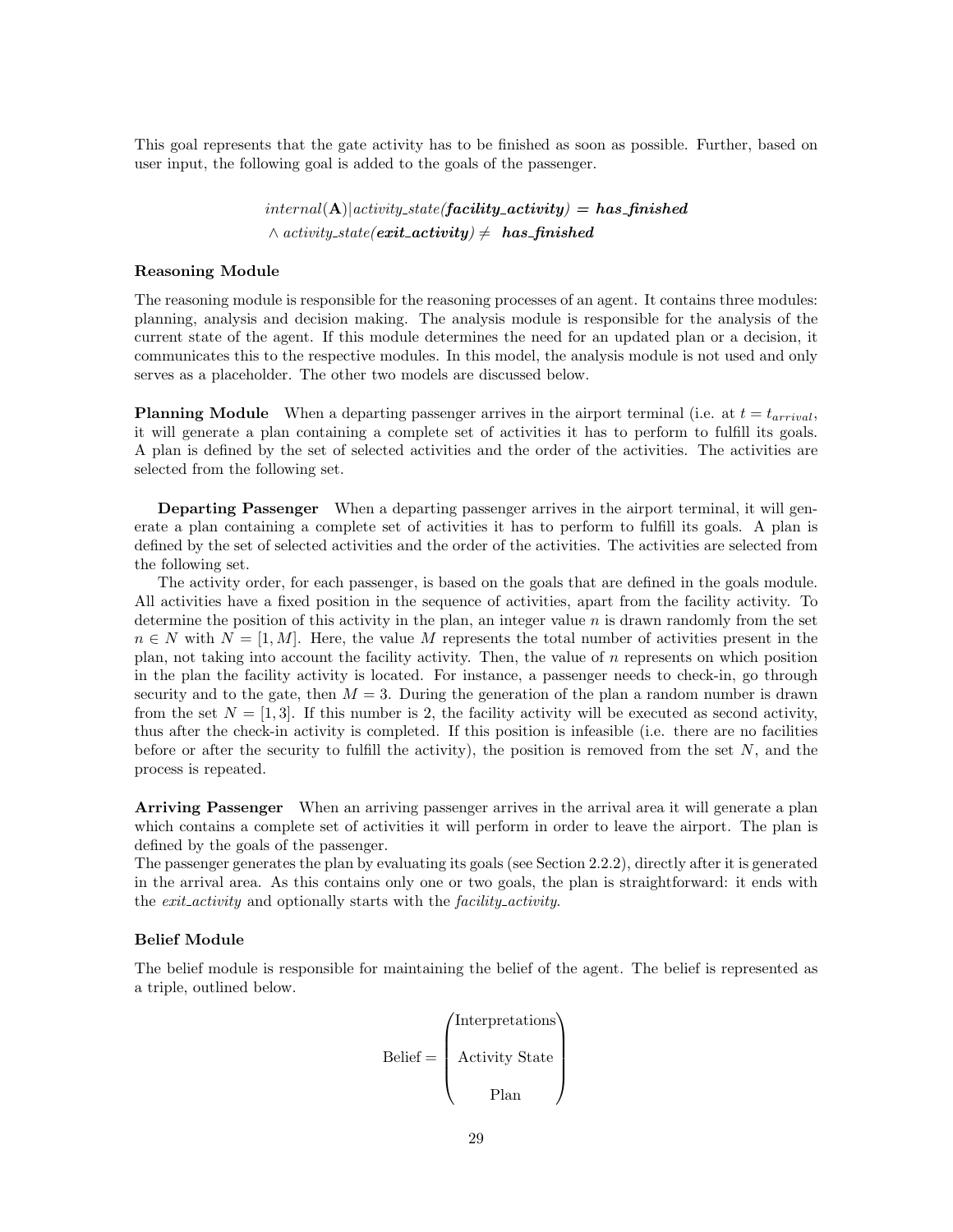The interpretations refer to the interpretations the agent made. When an agent observes something different from its current belief, the belief is updated. The activity state is a vector of activity-state pairs, containing all activities the agent can execute and their corresponding states . When the status of any activity changes, the activity-state pair is updated. Finally, the plan is updated in the belief module whenever the plan is generated and/or changed in the planning module.

Other modules present in the model, like navigation and reasoning, can access the belief maintained in the belief module such that they can function properly.

## 2.3 Interactions

Additional to the autonomous behaviour described in Chapter 2.2, agents interact with each other and the environment. This chapter describes the interactions between agents and the environment in Section 2.3.1, and the interactions between agents in Section 2.3.2. Furthermore, in Section 2.3.3 it is outlined how coordination can be implemented in the model.

#### 2.3.1 Environment

This section describes the interactions defined between agents and the environment defined for this model.

#### Check-in Operator Interaction with Flight

Check-in operators can observe the flights that they have a relation with. They can also edit the flight property set of checked-in passengers, by adding observed passengers to this set. This interaction belongs to the check-in activity described in Section 2.2.4.

 $internal(\mathbf{A})|int(passenger) \wedge manages(\mathbf{A},\mathbf{flight}) \& external(\mathbf{A})|fies\_with(passenger,\mathbf{flight})$  $\land$  ¬is\_checked\_in(passenger,flight)  $\rightarrow$ <sub>0,0,1,1</sub> external(A)|is\_checked\_in(passenger,flight)

#### Security Operator interaction with Sensors

As was described in Section 2.1.3, sensors can be in two states: *observed* and *idle*. When a security operator accesses the observation, the sensor resets its state to idle. This interaction occurs between the three sensor types (WTMD sensor, X-Ray sensor and ETD sensor) and their operators.

 $input(A)|obs(sensor) \& external(A)|sensor\_state(sensor) = observed \wedge observation\_of(sensor) \neq null$  $\rightarrow_{0,0,1,1} external(A)|sensor-state(sensor) = idle \wedge observation_of(sensor) = null$ 

#### 2.3.2 Agents

This section describes the interactions defined between agents for this model. Two types of agent interactions are defined. Interactions between operators and passengers, and interactions between security operators. These are discussed in the following sections.

#### Operator - Passenger Interaction

All interactions between passengers and operators follow the same structure: the passenger is instructed to wait for a specified time period by the operator (performing a specific activity) under a certain condition.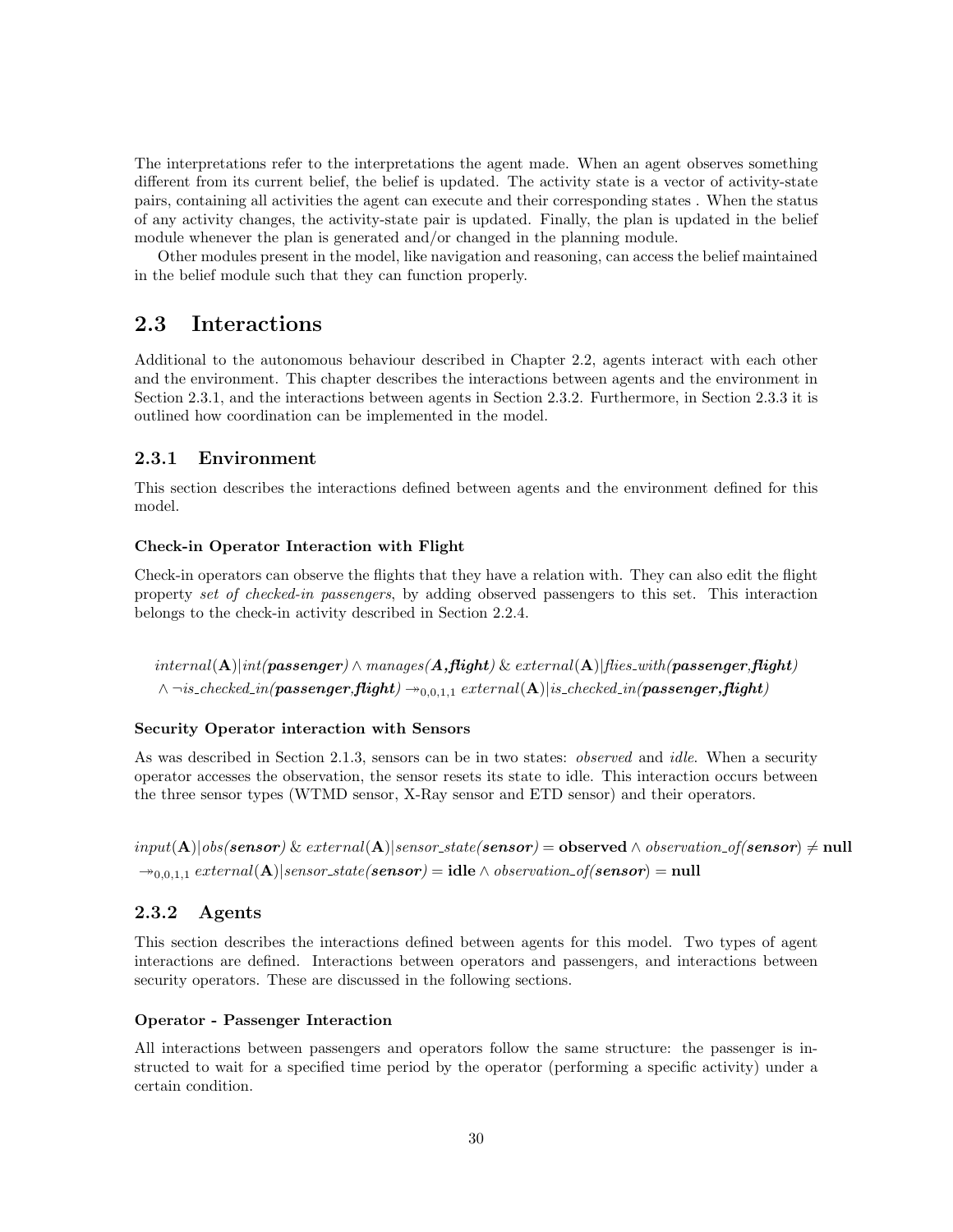The main structure of an interaction between an operator and a passenger in this work is outlined below.

 $internal$ (operator)|activity\_state(current\_activity) = in\_progress  $\wedge int$ (passenger)  $\rightarrow_{t_{wait},t_{wait},1,1} output(\text{passenger})|performed(wait(\mathbf{t}_{wait}))$ 

In the outline above, when some operator is performing activity and observes a passenger in its activity area, it communicates a waiting instruction to the observed passenger. This waiting instruction consists of a waiting time  $t_{wait}$ , which is followed by the passenger.

The following interactions between operators and passengers are defined. The activity that operator is performing is indicated between brackets.

- Check-in Operator (Check-in) with Passenger
- Security Operator (Travel Document Check) with Passenger
- Security Operator (Luggage Drop) with Passenger
- Security Operator (Luggage Check) with Passenger
- Security Operator (Physical Check) with Passenger
- Security Operator (ETD Check) with Passenger
- Security Operator (Border Control) with Passenger

#### Operator - Operator Interaction

One interaction between operators is defined in the model. The interaction is between the security operator responsible for X-Ray scanning and the security operator responsible for luggage checking. When the security operator responsible for X-Ray scanning observes a threat level above  $h$ , it communicates a search command to the security operator responsible for luggage checking. This operator then starts its luggage check activity.

> $internal(A)|activity\_state(x-ray\_activity) = in\_progress \wedge int(x-ray)$  $external(A)|sensor.state(x_r \alpha y) = observed \wedge observation_of(x_r \alpha y) > h$  $\rightarrow$ <sub>0,0,1,1</sub> output(**B**)|performed(search(**luggage**))

#### 2.3.3 Coordination

As described in Section 2.2.1, a global control agent can be implemented for coordination of terminal operations. In order to allow for coordination, the global control agent can be designed to interact with operators, passengers and the environment. Furthermore, coordination can be implemented by allowing specific low level interactions between passengers and operators. Then coordination can occur in a cooperative setting or in a competitive setting. In a cooperative setting, agents try to combine their efforts to accomplish as a group what they could not accomplish as individual agents. In a competitive setting, agents try to get what only some of them can have; competitive agents try to maximize their own benefit at the expense of other agents.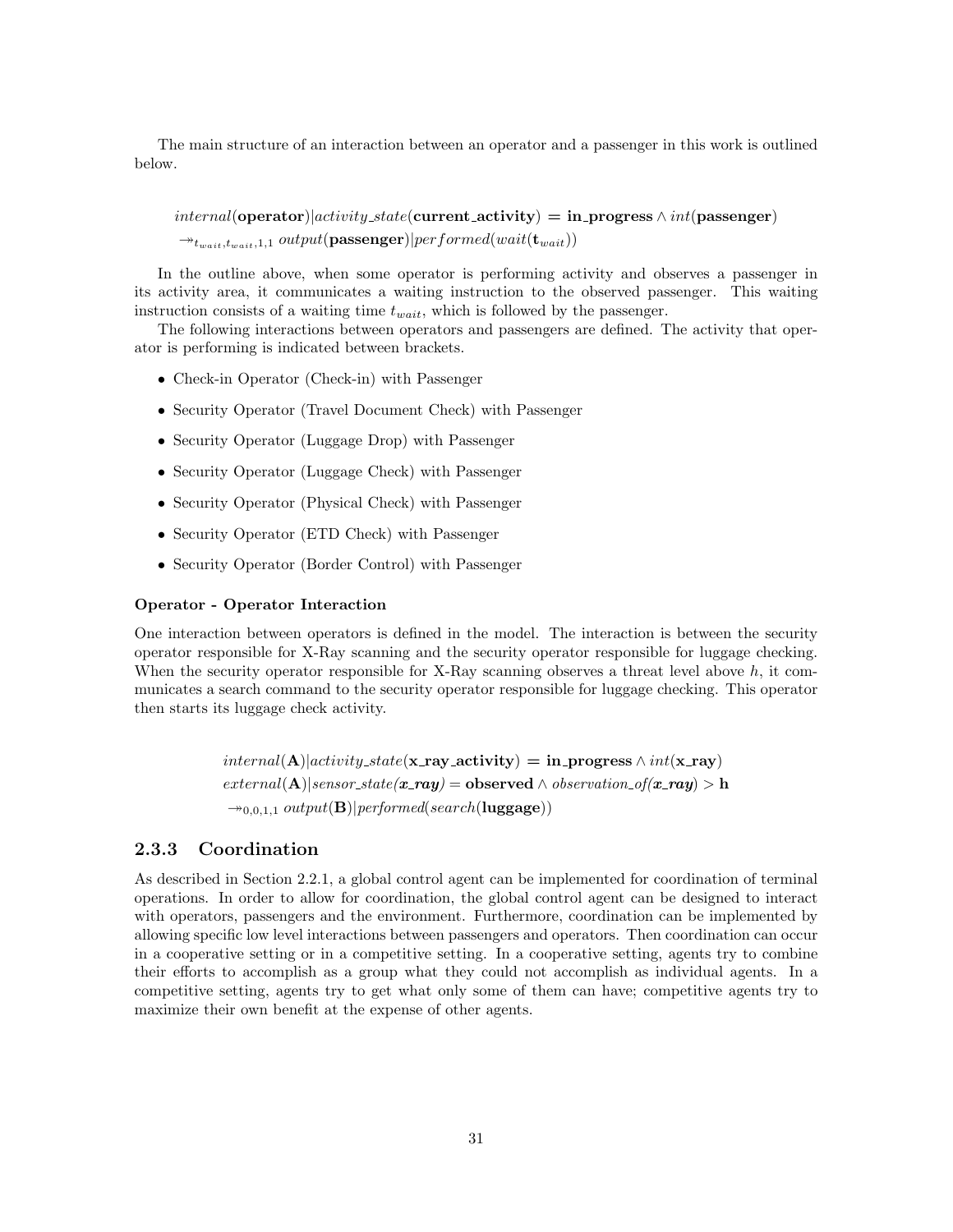## Chapter 3

# Input Parameters

The input parameters of the model are described in this chapter. Two types of input parameters are distinguished: environment parameters and agent parameters. These parameters are used to design the system for a specific instance.

## 3.1 Environment Parameters

Three types of environment parameters are distinguished: map layout parameters, airport parameters and sensor parameters. Each of these parameter types are discussed in more detail below.

#### 3.1.1 Map Layout

Two map layout parameters are distinguished and listed below.

- Area locations
- Physical object locations

The area locations refers to the layout of all areas that are present without the model. The physical object locations refer to all the physical objects that are defined and placed in the model.

### 3.1.2 Airport Parameters

A single airport parameter is identified and showed below.

- Flight set
	- $-$  Type  $i$
	- $-$  Time  $t$
	- Set of checked-in passengers C
	- Gate area g
	- $-$  Set of check-in desks  ${\cal D}$

The flight set is the set of flights that are present within the model. For each flight in the set, the type, time, gate area and set of check-in desks needs to be determined.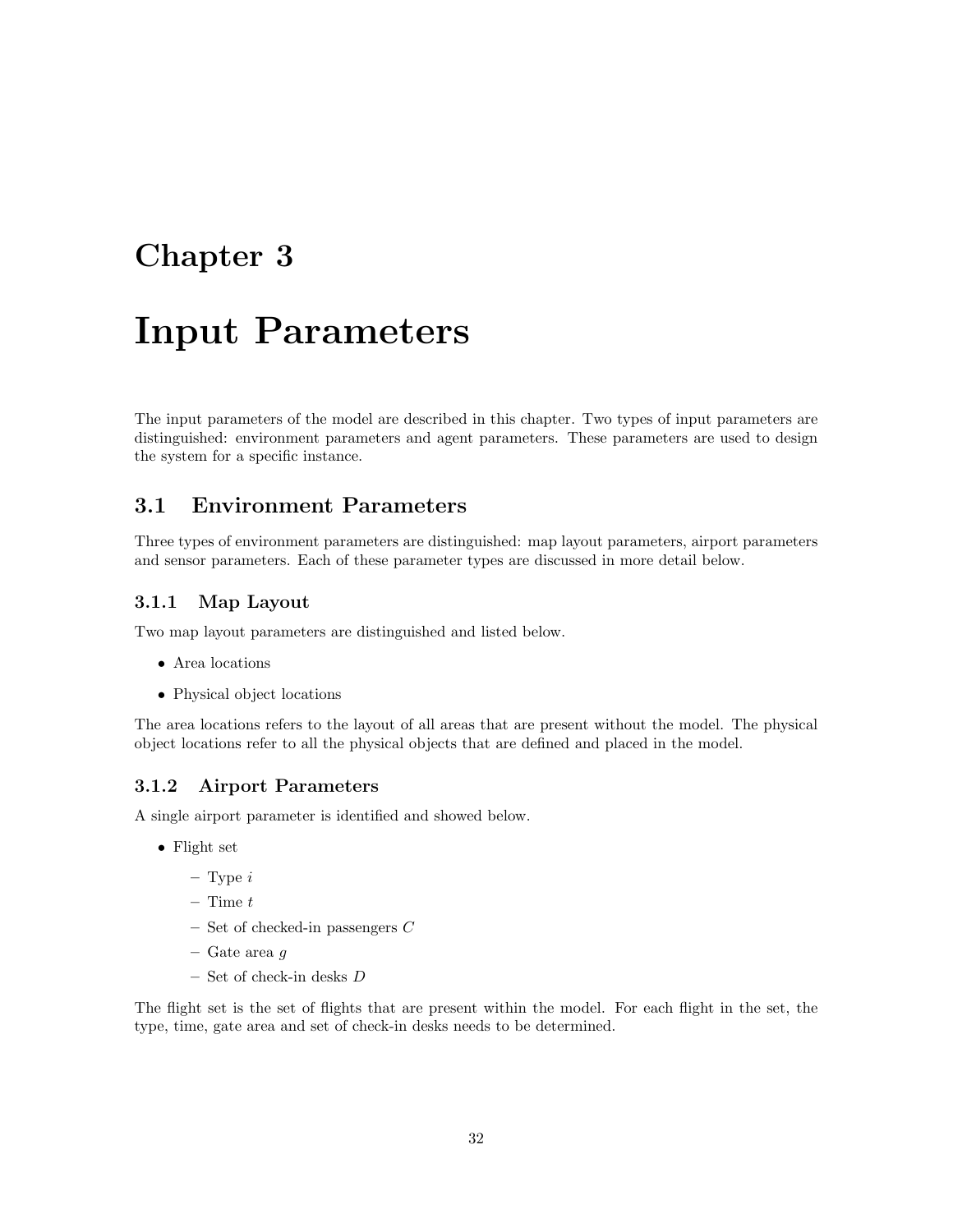### 3.1.3 Sensor Parameters

Three sensor parameters are identified and listed below.

- WTMD sensor
	- Recovery time  $r_{wtmd}$
	- Random observation probability  $p_{wtmd}$
	- Processing time  $t_{wtmd}$
- X-Ray sensor
	- Recovery time  $r_{X-Rau}$
	- Processing time  $t_{X-Ray}$
- ETD sensor
	- Recovery time  $r_{etd}$
	- Processing time  $t_{etd}$

As there are three types of sensors defined in the model, three types of parameters need to be determined. For each of the sensors, a recovery time  $r_{sensor}$  (the time the sensor takes to return to its idle state) and the processing time  $t_{sensor}$  is identified. For the WTMD an additional parameter, referring to the probability of random observations of the WTMD.

## 3.2 Agent Parameters

As two types of agents are defined in the model, two types of agent parameters are distinguished as well: passenger parameters and operator parameters. Both of these parameter types are discussed below.

#### 3.2.1 Passenger Parameters

Seven passenger parameters are identified and are listed below.

- Arrival time  $a$
- Flight  $f$
- Luggage set  $L$ 
	- $-$  Type  $\it{l}$
	- Complexity  $x$
	- $-$  Threat level  $e$
- Checked-in  $c$
- Facility visitor  $y$
- Observation radius  $r$
- Observation angle  $\theta$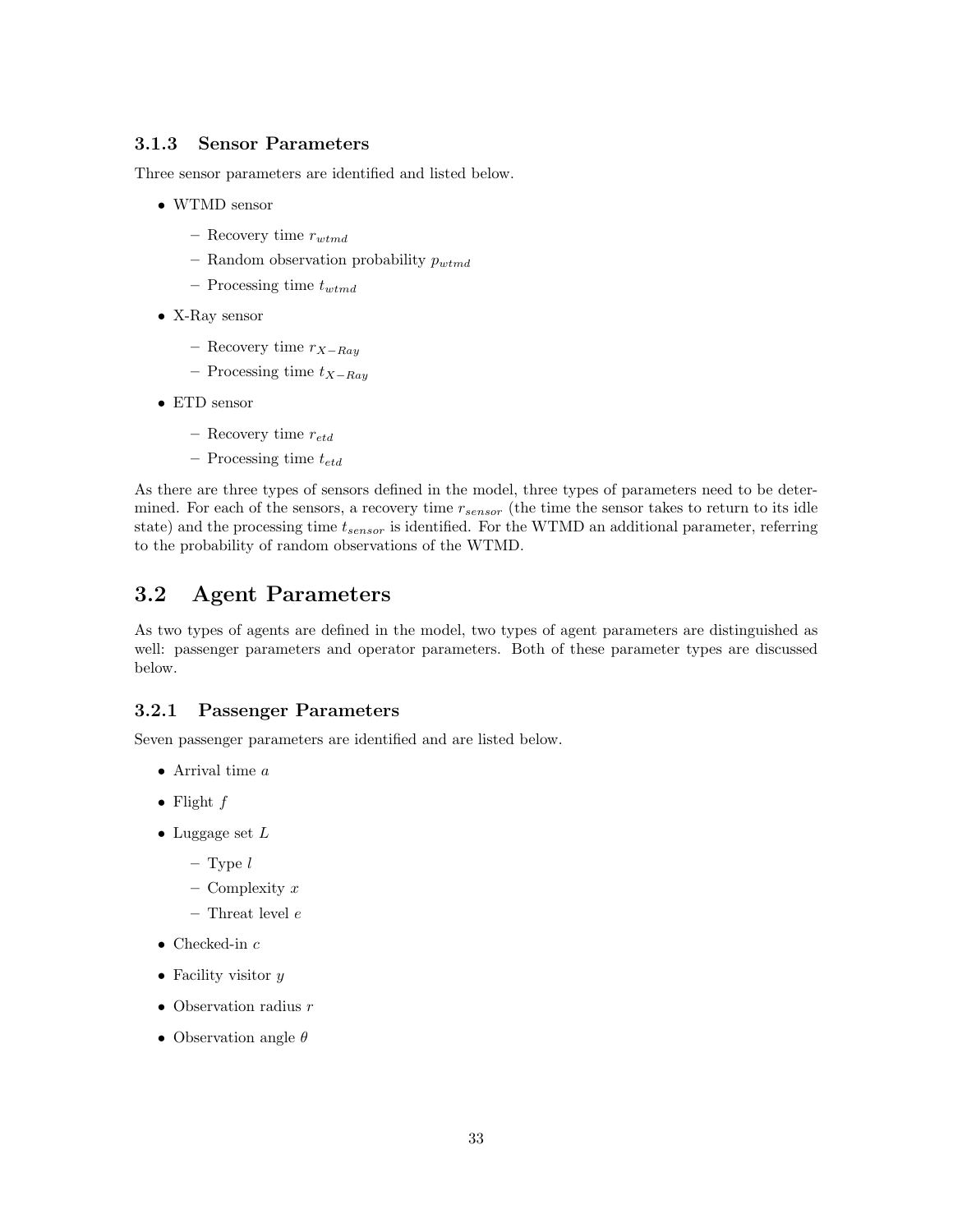For each passenger that is generated, seven parameters need to be determined. The first parameter, flight refers to a flight from the flight set identified in the airport parameters above. The second parameter, arrival time, refers to the time the agent arrives at the airport, and has to be before the flight time for a departing passenger and after the flight time for an arriving passenger. Then, the luggage set is defined for the passenger. For all luggage, the type and threat level needs to be set as well. Two Boolean parameters need to be set for the passenger: checked-in (referring to the passenger being checked-in or not) and facility visitor (referring to the passenger visiting facilities). Finally, two observations parameters need to be set: observation radius and angle. These refer to the radius and angle the passenger can observe in.

### 3.2.2 Operator Parameters

As there exist two operator types, two operator parameter types are distinguished: check-in operator parameters and security operator parameters. These are discussed below.

#### Check-in operator

A check-in operator needs a single parameter to be set, listed below.

• Flight set  $F$ 

The flight set refers to the set of flights the operator can interact with. It is a subset of the flight set defined in the airport parameters.

#### Security operator

Two parameters are identified for the security operator. These are listed below.

- Activity assignment  $s$
- Threat level threshold  $l_{thread}$

The activity assignment needs to be determined for each security operator in the model. It refers to the specific activity it is performing. Further, for the security operator that executes the X-Ray activity, a threat level threshold has to be set. This threshold is used to determine if the luggage under investigation needs to be checked.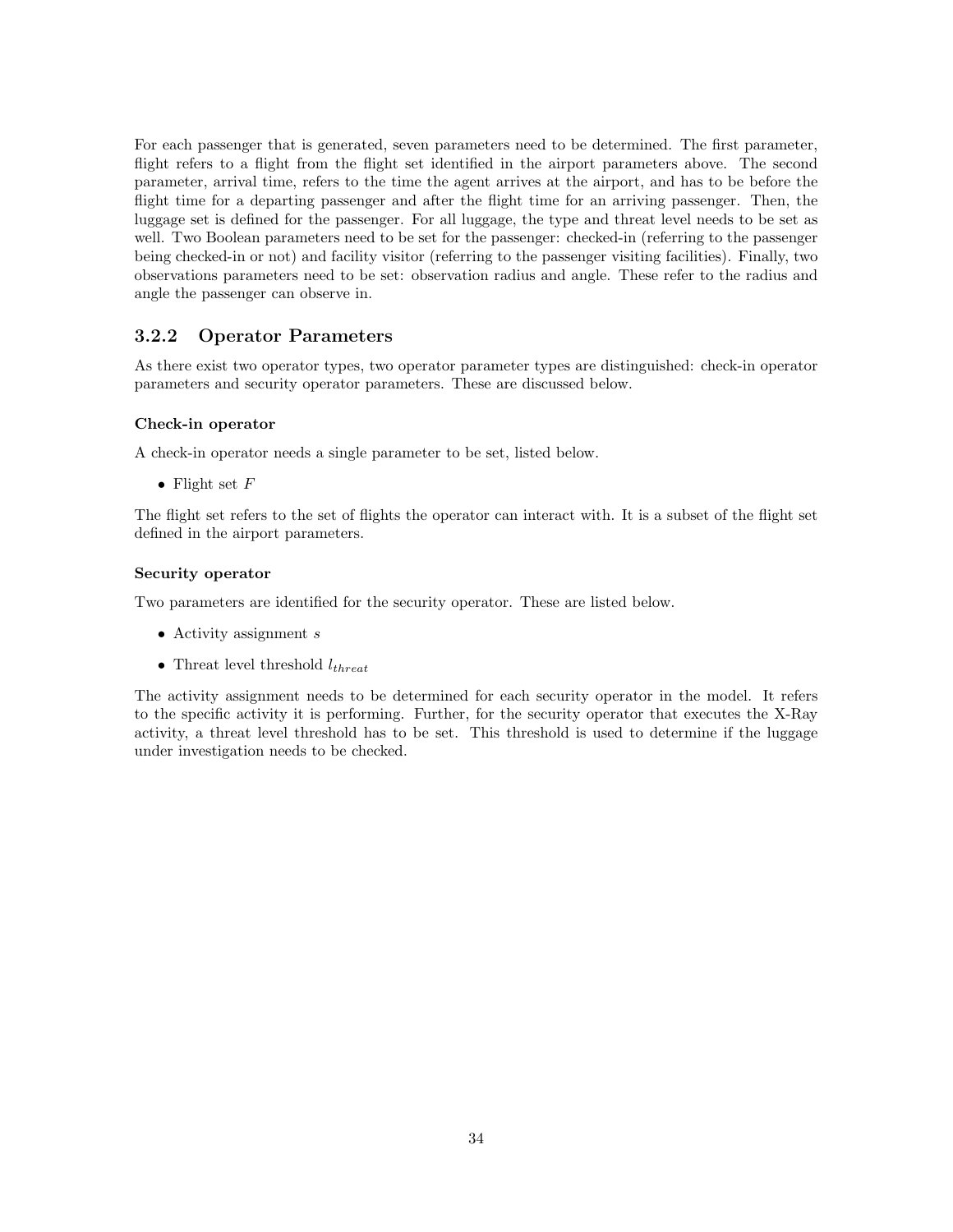## Chapter 4

# Assumptions

This section contains a list of assumptions in this model. It contains the assumptions for each of the elements in the model. While this list is aimed to be exhaustive, it might not be complete.

- Flights have a fixed time, gate and set of check-in desks that does not change over time.
- Luggage has a complexity and threat level.
- $\bullet\,$  Sensors are 100% accurate at all times.
- Sensors are always working.
- Passengers knows in what area it is at all times.
- Passengers always travel alone.
- Passengers always follow the shortest path towards their goals.
- Security operators always performs an extra check on luggage if the threat level is above a threshold.
- Security operators never deny passengers entrance to the secure area.
- All passengers pass through the WTMD.
- The goal of an agent is represented as finishing activities before a certain time.
- Passengers plans all their activities on arrival.
- Check-in operators can check-in passengers at all times.